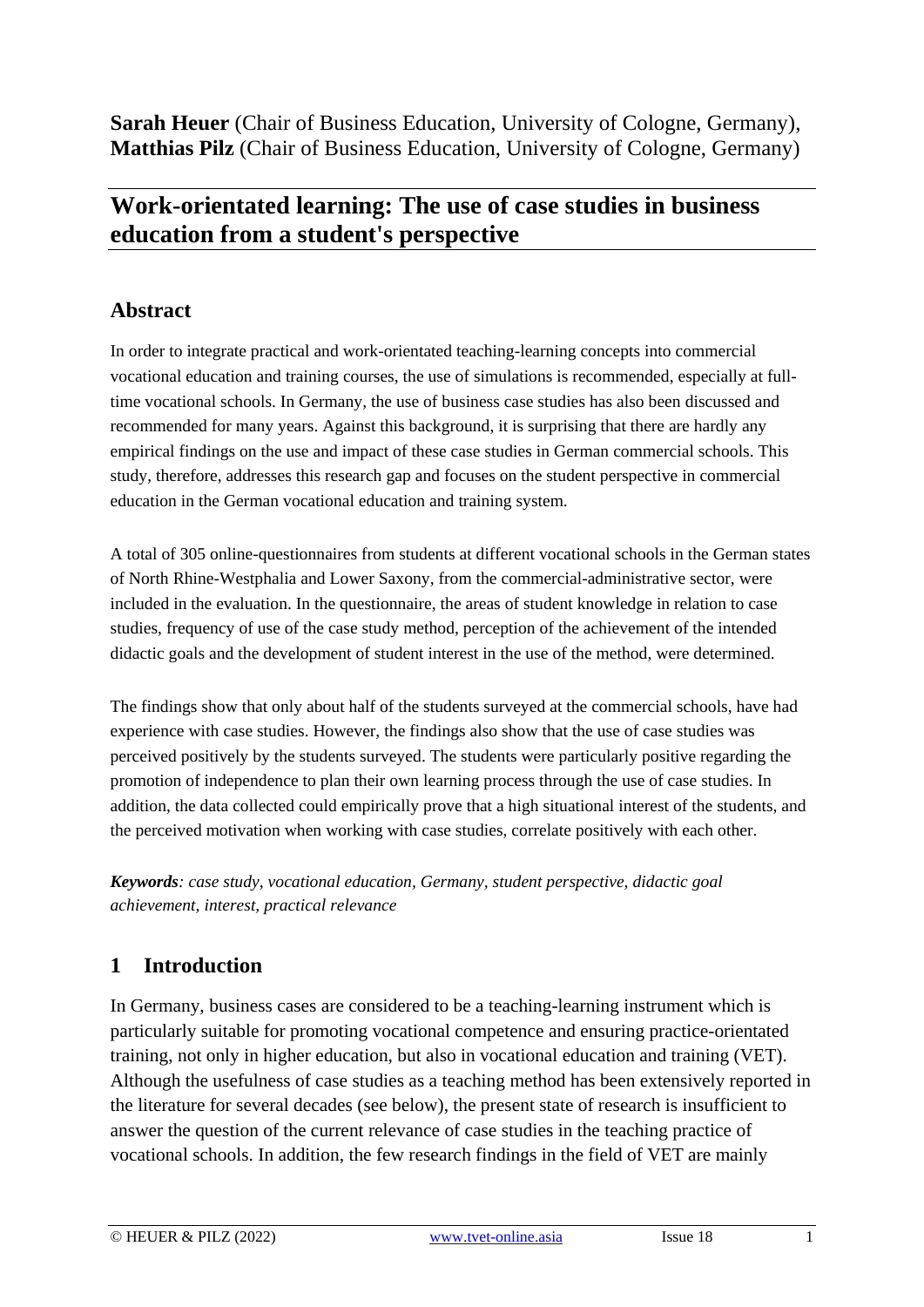limited to the perceptions of teachers, and only rarely examine the perspective of students. This study therefore addresses this research gap and focuses on the student perspective in commercial education in the German VET system.

## **2 Theoretical background**

Before presenting the existing research findings below, it is important to define the concept of 'business cases' more precisely, because in many cases there is a misunderstanding in classroom practice between smaller cases (e.g., in the sense of examples) and genuine case studies.

In this study, 'business case studies' refers to a teaching-learning method from management studies. The case study was already developed around 1908 at the Harvard Business School (Herreid 2011, 31) and has also been used in teaching at commercial vocational schools over the last few decades (Pilz 2001; 2013). Business case studies represent decision-making exercises based on complex, realistic situations from professional and working life (Mauffette-Leenders et al. 2005, 9). Therefore, business cases are often described in the literature as being close to professional practice and are thus closely related to work-oriented learning. We understand work-oriented learning here in line with the definition by Schröder and Dehnbostel which is based on former descriptions by the German Federal Institute for Vocational Education and Training, as follows: "In work-oriented learning, there is no direct connection between the place of learning to the place of work. In institutionalised learning places, however, subject content-oriented references to work are included in the curriculum. As special institutions in the education system, training firms, learning offices and production schools are also oriented in a holistic way to work content and environments. In addition, the simulation of work outside of work takes place in reality-oriented models at different locations" (2021, 6).

Business case studies are simulations and belong to the student-active teaching-learning methods, that combine theory and practice by applying already existing knowledge to realistic cases, or by learning various competencies through the case study itself (Huckvale & Van Riper 2019). According to Reetz, case studies are "teaching materials in which real events or events corresponding to reality in social, especially economic, life are processed into a case and which also contain teaching-learning aids for solving the case" (1988, 38). The central didactic reference points in case studies are the handling of complex economic situation and the collective search for problem decisions (Pilz 2001). In concrete terms, a complex economic problem situation is described by the case study authors to the students, often based on a practical example and supplemented by additional information material such as balance sheets, sales figures, strategy papers, etc. of the company in focus. Examples of case studies can be found on the webpage of a European project (https://e3cases.unikoeln.de/en/results/case-studies) including a guideline explaining how to write business cases (https://e3cases.uni-koeln.de/en/results/manual). The students then deal with the case in the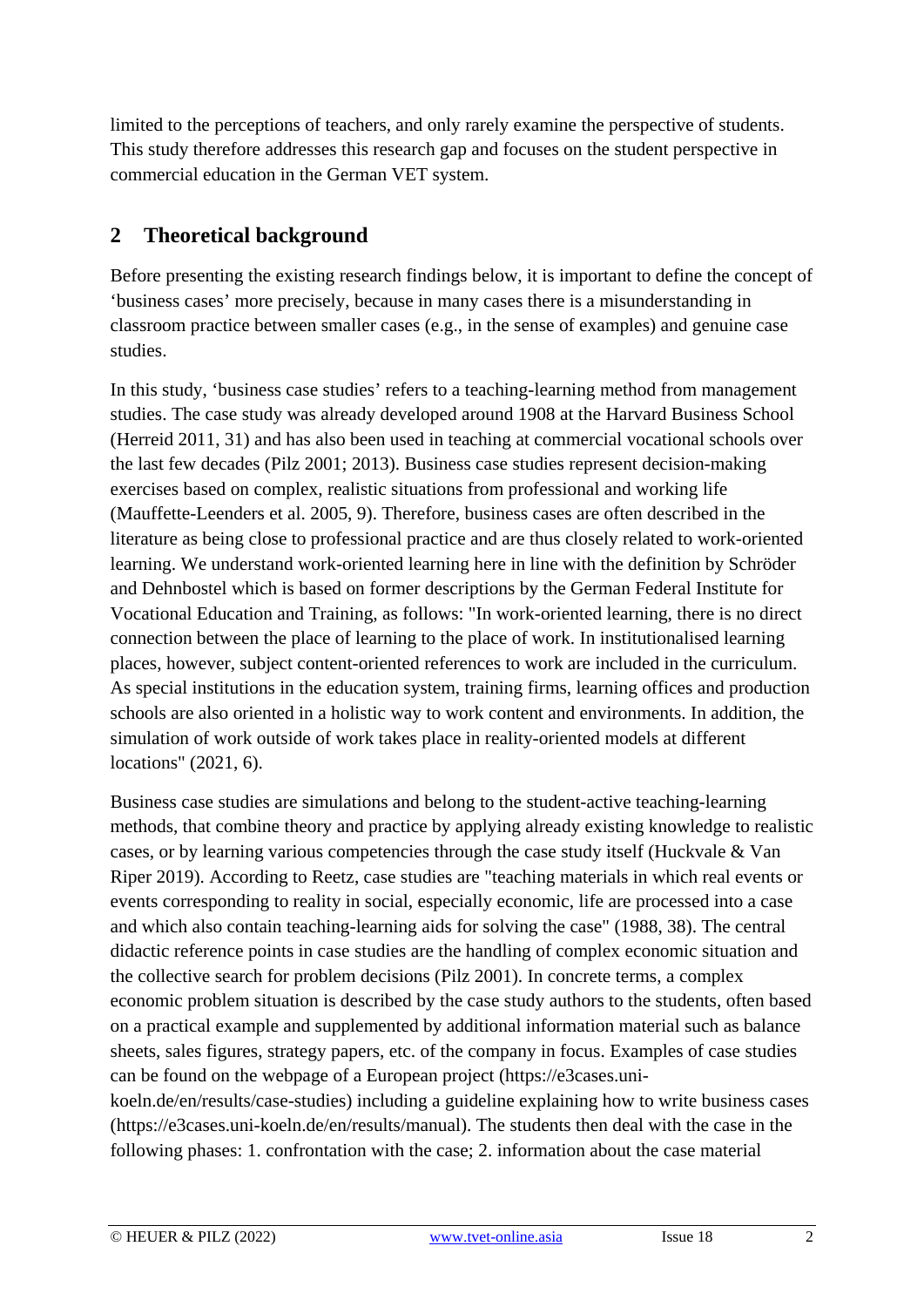provided and by independently finding sources of information; 3. exploration: discussion of alternative solutions; 4. resolution: decision-making in groups; 5. disputation: the individual groups defend their decision; 6. collation: comparison of the group solutions with the decision made in reality (Pilz et al. 2013). In terms of self-reliant learning, the teacher here takes a passive role in the teaching process, which is often described in the literature as "facilitator" or "learning consultant" (Pilz & Zenner 2018, 332). These brief descriptions already show that business cases clearly belong to the definition of work-oriented learning. Furthermore, Schröder and Dehnbostel explicitly point out that this form of learning also explicitly addresses "Vocational learning in schools" (2021, 7) with regard to the learning venues in addition to universities.

In the literature, one can find a variety of didactic goals that may be realised through the use of case studies, where in addition to the teaching of self and social competencies through selfreliant learning, the proximity to professional practice and real-life situations is of great value (cf. for example Adler et al. 2004; Dorta-Afonso 2019; He 2015; Marsick 2004; Mauffette-Leenders et al. 2005; Meinhard & Pilz 2016; Pilz 2013; Pilz et al. 2013; Schmidt 2010; Tögel, Faßbender, & Pilz 2021):

- − **Practical training**: Through realistic problem situations from everyday work, case studies can help prepare students for action in professional and working life.
- − **Motivation:** The realistic design of the case study encourages students to actively engage with the case situation.
- − **Knowledge acquisition and application:** Knowledge is acquired through practical situations, and theoretical concepts are applied under the conditions of practice.
- − **Communication and conflict skills:** If the case study is solved in the social form of group work, the students' communication skills can also be improved. They also learn how to deal with the opinions and criticism of their classmates and how to resolve any conflicts that arise. During the presentation of the results, the students can practice their presentation and argumentation skills.
- − **Independence:** In case studies, students can plan their own learning process and learn to take responsibility for it.
- − **Problem-solving and decision-making skills**: The core of the case study consists of a complex, realistic problem situation from professional and working life, on the basis of which the students are to develop, discuss and select alternative solutions:
	- o Students learn to recognise and analyse the problems outlined.
	- o They independently obtain information or analyse given information that is relevant for decision-making.
	- o Based on the information obtained, the students develop different alternative solutions and evaluate them.
	- o With the help of the evaluated solution options, the students make a wellfounded decision in favour of a solution.
- − **Creativity:** Due to the openness of the solution in classic case studies, students can bring different ideas into the solution process. The solution can be presented in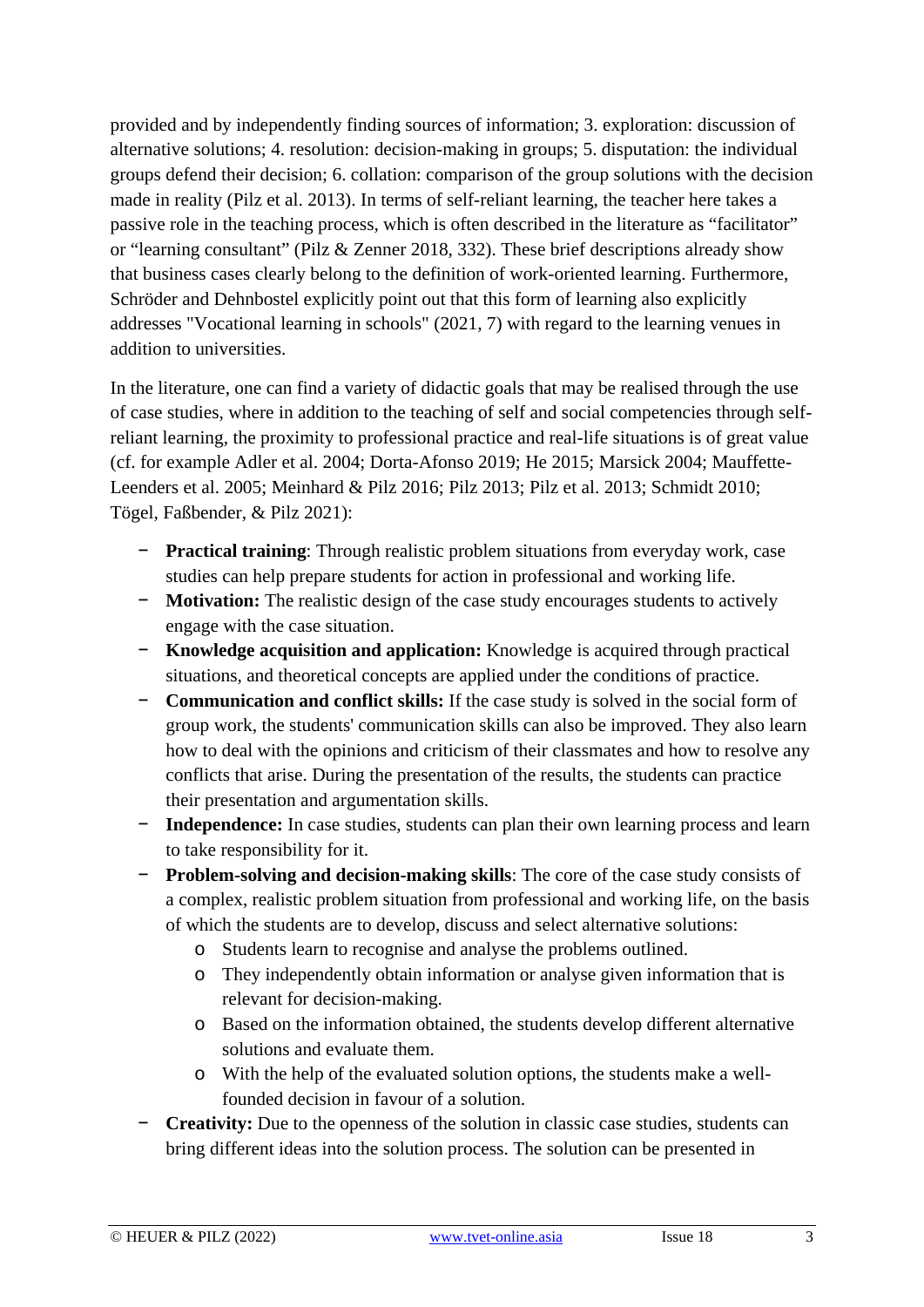different ways, for example a power point presentation, but also a role play would be conceivable.

**Interconnected thinking:** The underlying case situation is complex and often crosscurricular, enabling the acquisition of knowledge from different fields. The students learn to recognise factual connections and to think in networked structures.

Against the background of the didactic potentials listed here, it is not surprising that the curricula of the German VET colleges allow the use of business cases and that this use has also been recommended in teacher training for years (Kaiser 1983; Pilz 2001).

## **3 State of research**

One of the best-known studies on the use of teaching-learning methods in vocational education in German-speaking countries, was provided by Pätzold et al. (2003). In the commercial-administrative field, teachers and students were asked about the frequency of use, and the time required, for different teaching-learning instruments. In addition, teachers were asked about the intended didactic goals when using complex teaching-learning methods. Overall, the study was able to determine that frontal teaching and incorporating questioning dominates, and action-orientated teaching-learning is used rather rarely, and with a supplementary function (ibid., 141). Of the students who participated in the study, 17% stated that case studies are used in many lessons, and 23.2% in some lessons. Only 34.4% of the students surveyed expressed having no experience at all with case studies (rest only very limited experience). However, the researchers emphasise that it is unclear whether the respondents really meant case studies or only examples based on small cases (ibid., 158).

According to the teachers, the case study is particularly suitable for applying knowledge and problem-solving skills to real-life situations. The method promotes students' independence, teamwork skills and work motivation. In addition, the use of case studies makes it possible to build up complex expert knowledge (ibid., 160). This last point was also confirmed in a study by Pilz in 2001, which showed that the use of case studies promoted networked thinking among full-time vocational students (Pilz 2001, 197). In addition, teachers praised the possibility of applying knowledge in practical situations (Pätzold et al. 2003, 160). This was also confirmed in a recent survey; according to which, from the point of view of teachers, case studies are better suited than frontal teaching for practicing and applying certain learning contents with a high practical content (Arndt & Pilz 2020, 52).

Studies by Hidi and Renninger have shown that certain learning environments, such as group work and work on the computer, can trigger situational interest. They also found that situational interest has a positive effect on students' cognitive performance. According to this, situational interest focuses attention, enables the integration of information into existing prior knowledge, and increases the overall learning level of students (Hidi & Renninger 2006, 113.).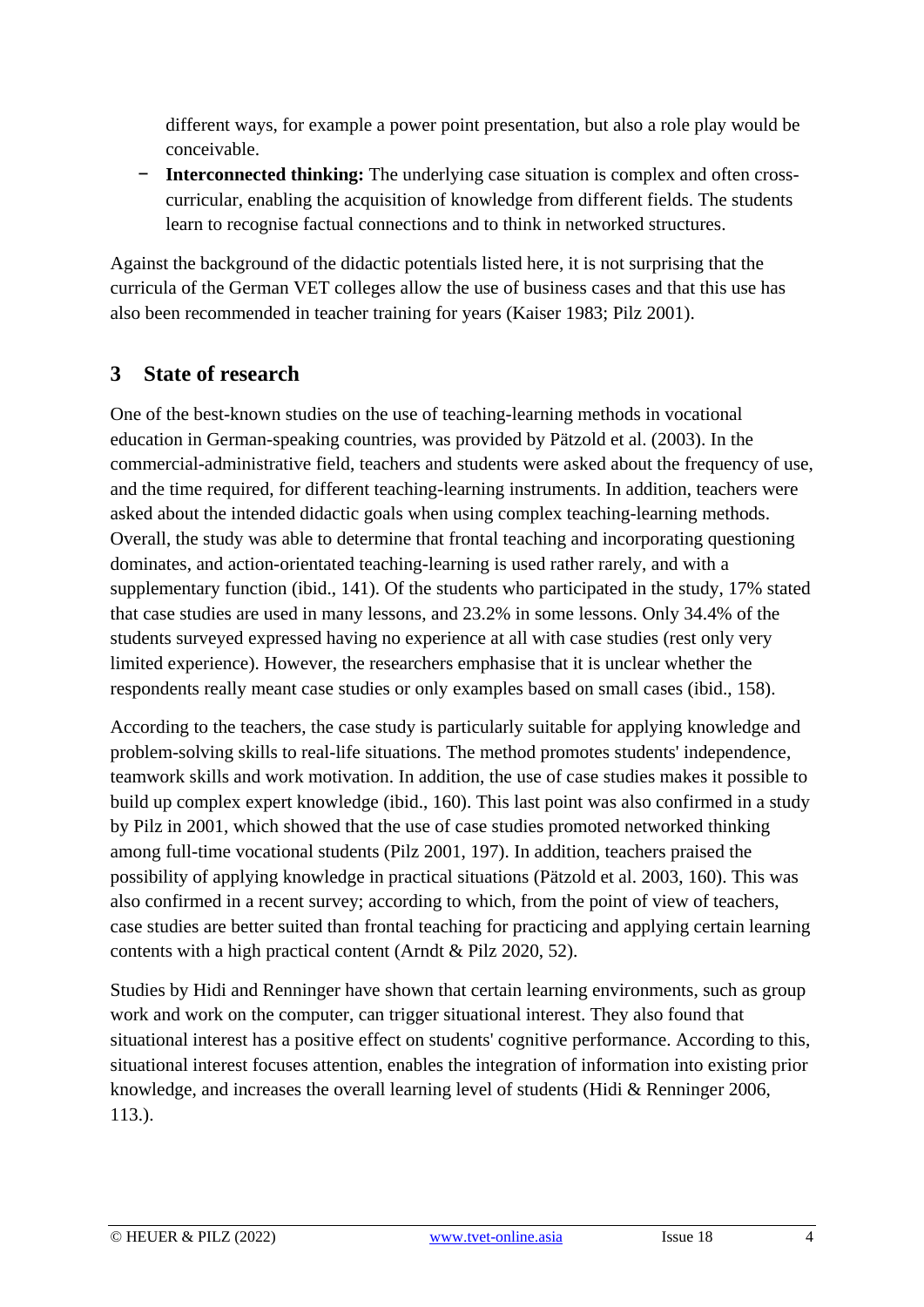## **4 Research questions**

The purpose of this survey was to investigate the following research questions by integrating existing research findings and research gaps.

### **4.1 Experience with case studies**

The case study method is based on real situations from working life (Mauffette-Leenders et al. 2005, 9). This practical relevance is intended to help prepare students for action in professional and working life. In this respect, we understand work-related learning as a form that is oriented as closely as possible to the business processes of reality in commercial professions and includes the elements of planning, implementing and controlling (Pilz & Fürstenau 2019). Especially for students in full-time vocational education, who do not go through major practical training phases, the case study can be a particularly important method in the classroom.

**Q 1:** Do students in part-time education have more experience with the teaching-learning method case study than students in full-time education?

In Germany, educational policy is the responsibility of the individual states. Thus, different curricula exist for the educational programmes (except for vocational school within the dual education apprenticeship system) in the states studied.

An exemplary comparison of the curricula for the occupation-related learning area in the vocational school for business and administration from Lower Saxony and from North Rhine-Westphalia (NRW) has shown that in both guidelines, an action orientation of teaching is recommended (Lower Saxony Ministry of Education 2010, 1; Ministry for School and Further Education of the State of North Rhine-Westphalia 2015, 17). In both curricula, however, no examples of action-orientated teaching-learning methods are given. In comparison, the curriculum of NRW illustrates the concept of action orientation in more detail, by suggesting the use of a model company, and the use of learning situations that depict work and business processes of the department (Ministry of School and Further Education of the State of North Rhine-Westphalia 2015). In the elaboration of the federal state of Lower Saxony, the concept is not presented in much detail.

**Q 2:** Are there quantitative differences in student experience of dealing with the case studies teaching-learning method in vocational school or in the other educational courses between students from NRW or Lower Saxony?

### **4.2 Frequency of use**

The use of action-orientated teaching methods is often neglected in practice. Frontal teaching plays the dominant role in the instructional design of business lessons at vocational schools, regardless of the underlying learning content (Guo & Pilz 2020; Pilz & Gronowski 2020).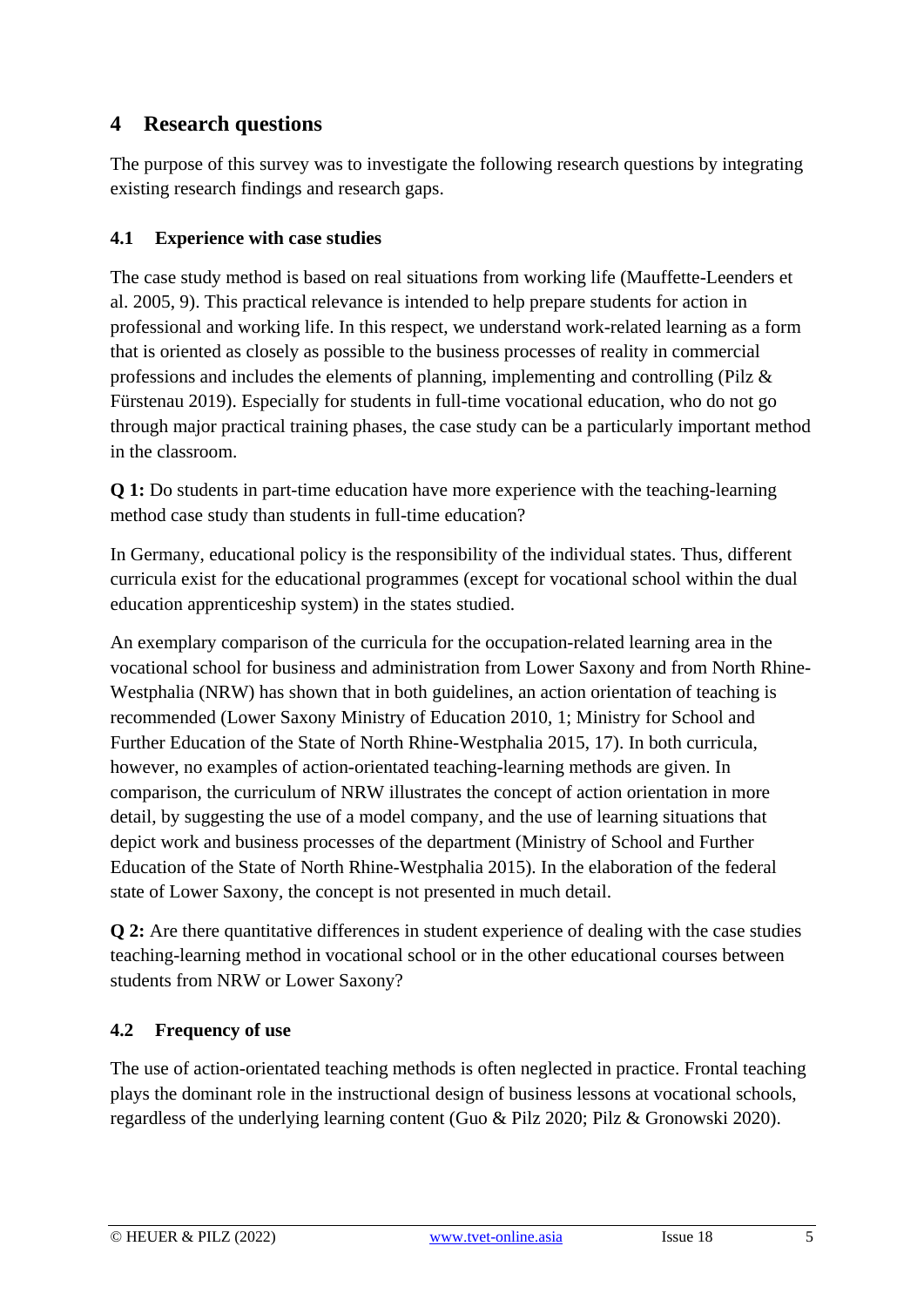In this respect, it is necessary to investigate how the frequency of use of case studies at vocational schools is perceived from the students' perspective.

**Q 3:** How frequently is the case study teaching-learning method currently used in business classes from the students' perspective?

### **4.3 Goal Attainment**

The question of which goals the use of case studies is suitable for, is only answered from the teacher's perspective in studies conducted in Germany to date. According to the study by Pätzold et al., the development of contextual knowledge and the promotion of problemsolving skills are a primary goal of this teaching-learning method. Furthermore, the teachers are of the opinion that the use of case studies can strengthen the independence, teamwork and work motivation of students. In addition, teachers praise the possibility of applying knowledge to practical situations (Pätzold et al. 2003, 160). This has also been confirmed in a recent survey; according to which, from the point of view of the teachers, case studies are better suited than frontal teaching for practicing and applying certain learning content (Arndt & Pilz 2020, 52). According to the study by Pätzold et al. (2003, 160), teachers feel that the case study method is not suitable for coping with the wealth of material in the curriculum and for adapting the learning process to individual students.

While previous research has primarily examined the achievement of objectives from the perspective of teachers, this survey will examine students' perceptions of didactic objectives. The following research question will be answered:

**Q 4:** From the students' point of view, to what extent are several didactic goals achieved?

### **4.4 Interest**

First, the relationship between case study use and situational interest will be analysed with the help of the data collected. To this end, the following research question will be answered:

**Q 5:** To what extent are case study use, and students' situational interest, connected to each other?

Developing the student's interest is of particular importance, because interest, as a component of intrinsic motivation, influences the students' ways of working (Deci & Ryan 1987, 28). This means that the level of interest determines how students deal with the object of interest. Referring to a compilation of different study results by Hidi and Renninger (2006, 111), interest has an influence on students' attention, goals, and learning levels. This can have a positive effect on the intrinsic motivation of learners (Ferdinand 2014, 41). This relationship is examined in more detail by analysing the correlation between high situational interest of students, and perceived motivation when working with case studies.

The first phase of the interest model according to Hidi and Renninger, the "situational interest," (2006, 121) can be triggered by didactic measures in the classroom. In order to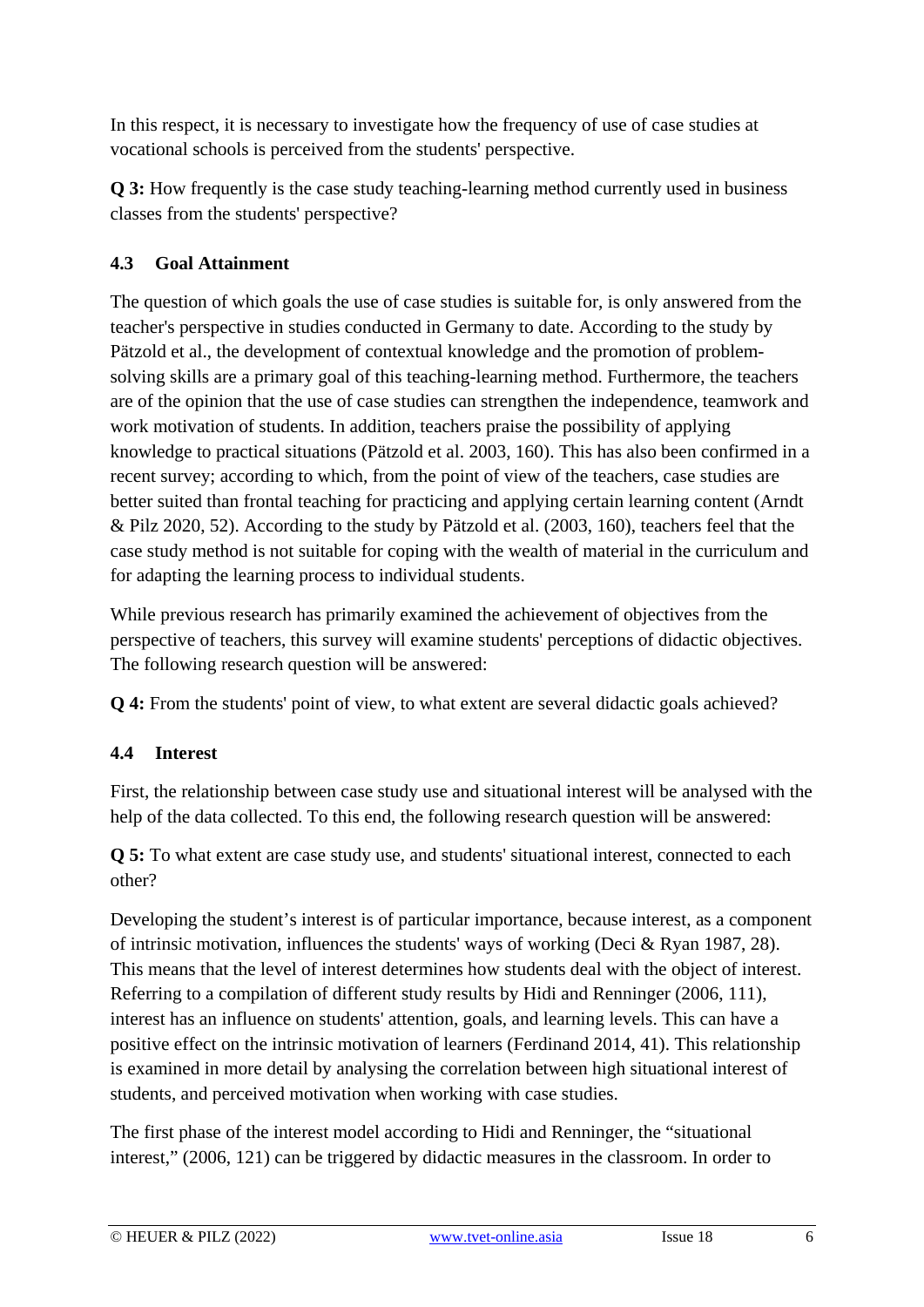investigate the influence of case study design criteria on students' situational interest, this study will examine the following research question in more detail:

**Q 6**: To what extent do other design criteria correlate positively with situational interest?

## **5 Method, sampling and data analysis**

#### **5.1 Questionnaire development**

To answer the research questions, a standardised online questionnaire was developed using the LimeSurvey tool. The questionnaire comprised a total of 27 items, so that the processing time is about 20 minutes.

The items of the questionnaire were divided into three sub-areas: Personal questions, experience with case studies, and interest in case studies. The first part asks for sociodemographic data such as gender, state, and educational programme attended. The second part of the questionnaire measures students' experiences with the case study teaching-learning method. This part examines how often the case study is used in the classroom and how the students perceive the achievement of the intended didactic goals. This part of the questionnaire is based on the survey of Pätzold et al. (2003). In the last part, the effect of case studies on students' situational interest is empirically surveyed. To survey task-related situational interest, items were used to measure both method interest and the subjective significance of the case study topic for the students' present and future. Ferdinand's (2014) meaningfulness experience scale, and Tauer and Harackiewicz's (1999) task enjoyment scale, were used to construct this subdomain. In addition, three self-designed items were added to capture student attitudes towards selected design criteria of case studies. These items measure the processing time of case studies, the effect of the group work phase and the amount of enclosed materials, on students.

The items measuring the achievement of didactic goals and the effect on situational interest, are answered with a four-point Likert-type response scale from "always agree" to "disagree," there is also the option of selecting "no answer" if the students surveyed are unable to assess the item, following Pätzold et al. (2003).

Prior to use, the questionnaire used was checked in a pre-test and by an expert, for comprehensibility and processing time, and further developed.

A large sample size was expected from the online questionnaire, as the target group has a particularly high online affinity, and the survey method allows geographically dispersed students to be interviewed (Lefever et al. 2007, 574). Due to the pandemic situation prevailing at the time of data collection, this research design was also highly suitable (Barchard & Williams 2008, 1125). The survey was conducted anonymously so that the students, in their role as evaluators of the case study method, had no inhibitions about giving their honest opinions.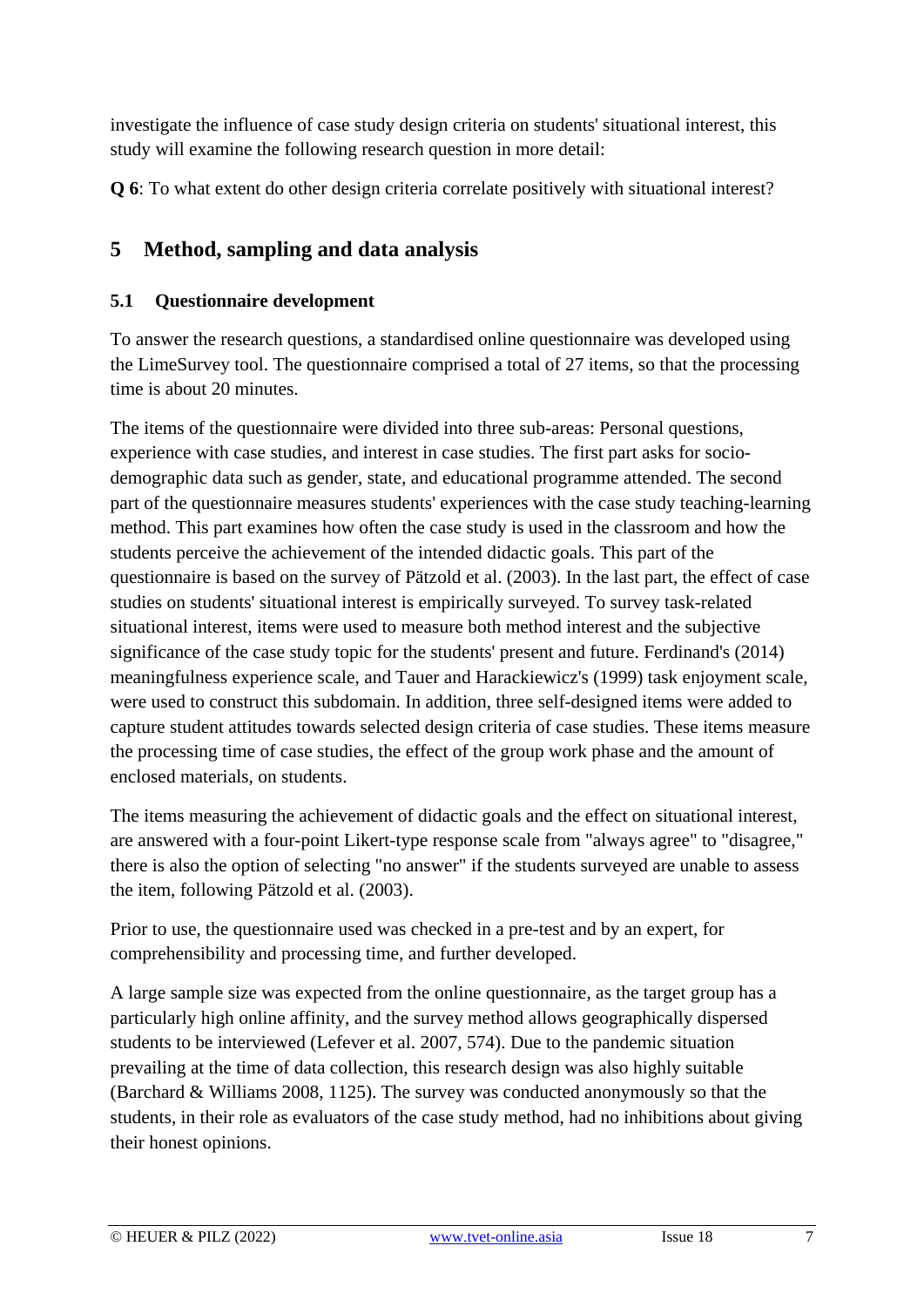#### **5.2 Sample**

The survey was conducted with students in various educational programmes of vocational schools in NRW and Lower Saxony. For this purpose, 20 principals of vocational schools in NRW and 28 principals in Lower Saxony were personally asked by letter to agree to the planned data collection; 381 questionnaires were processed by the surveyed students from vocational schools in NRW and Lower Saxony.

This corresponds to a response rate of 45.8%. Due to the anonymous nature of the survey, it was not possible to check whether all schools that gave their consent also participated, and how many of the students surveyed belonged to which school.

#### **5.3 Data analysis**

A total of 76 questionnaires were excluded from the data evaluation. Of these, 74 students had not answered the item about the existence of experience regarding the use of case studies. In the item the definition of case studies was built in, which is central for the further completion of the questionnaire. Due to the limited methodological knowledge of students, this definition cannot be dispensed with. For future uses of the questionnaire, a shortening of the definition or its integration into the instructions of the questionnaire, can be considered.

Descriptive statistical tools were used to illustrate the data collected. To analyse the relationships between individual variables, scales were formed and examined for significant correlations. The correlation coefficients, and the associated significance values, were calculated using the statistical programme JASP 0.14.1.0.

### **6 Results**

#### **6.1 Knowledge**

Of the total 305 students surveyed, 151 students (49.51%) reported no knowledge of the use of case studies. In the study by Pätzold et al. (2003, 158) only 34.4% of the students surveyed indicated no experience with case studies. This difference is large at first glance, but must be put into perspective, as Pätzold et al. stated, that the definition used was not unique and also included less complex case method.

#### Research Question Q 1:

First, we determined the absolute and relative frequencies of how many students in part-time education courses reported experience with the use of case studies. Among the education programmes studied, part-time education programmes included the vocational school part of dual apprenticeship programmes. Overall, 55.76% of students in part-time education programmes indicated experience with case studies. Full-time education programmes include preparatory training or entry-level vocational school, vocational high school, and vocational college (for German vocational school types, cf. Fürstenau et al. 2014; Hippach-Schneider &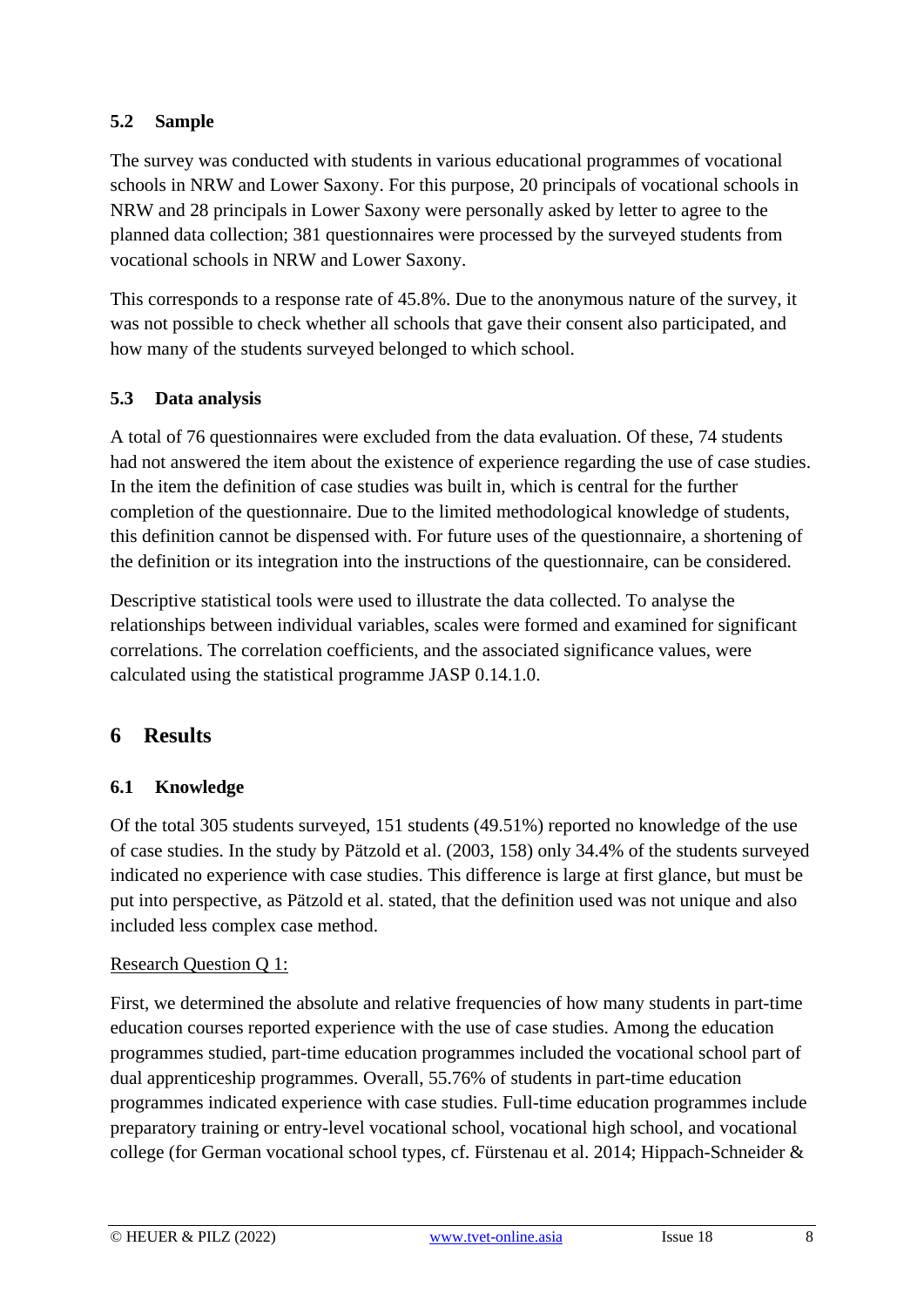Huismann 2016). In comparison, 37.50% of students in full-time school-based educational programmes reported case study experience.

#### Research question Q2:

A comparison of the two federal states, revealed that 51.81% of the participating students in NRW reported experience with the use of case studies, while in Lower Saxony the figure was 48.21%. Accordingly, at first glance, no remarkable differences can be identified; however, when looking at vocational school students separately from the other educational programmes, it was found that 53.38% of vocational school students who were part of the apprenticeship programme in NRW and 56.07% in Lower Saxony indicated experience with case studies. This similarity was to be expected, since in both NRW and Lower Saxony, vocational school curricula for the apprenticeship programme is based on the Kultusminister Konferenz (KMK, The Standing Conference of the Ministers of Education and Cultural Affairs of the Länder in the Federal Republic of Germany) nationwide framework curricula (Pilz & Fürstenau 2019).

In the other full-time vocational courses, 48.33% of students in NRW reported experience with case studies. In Lower Saxony, this value is significantly lower at 36.96%. This result could be expected based on the exemplary analysis of the different curricula of the full-time vocational school type called "Berufsfachschule" (Vocational school at upper secondary level offering a wide range of branches and courses of varying duration, KMK) in both states.

#### **6.2 Frequency of use**

#### Research Question Q3:

The collected student responses about the frequency of use of case studies in business classes are shown in Figure 1.



Figure 1: Frequency of use of case studies in business education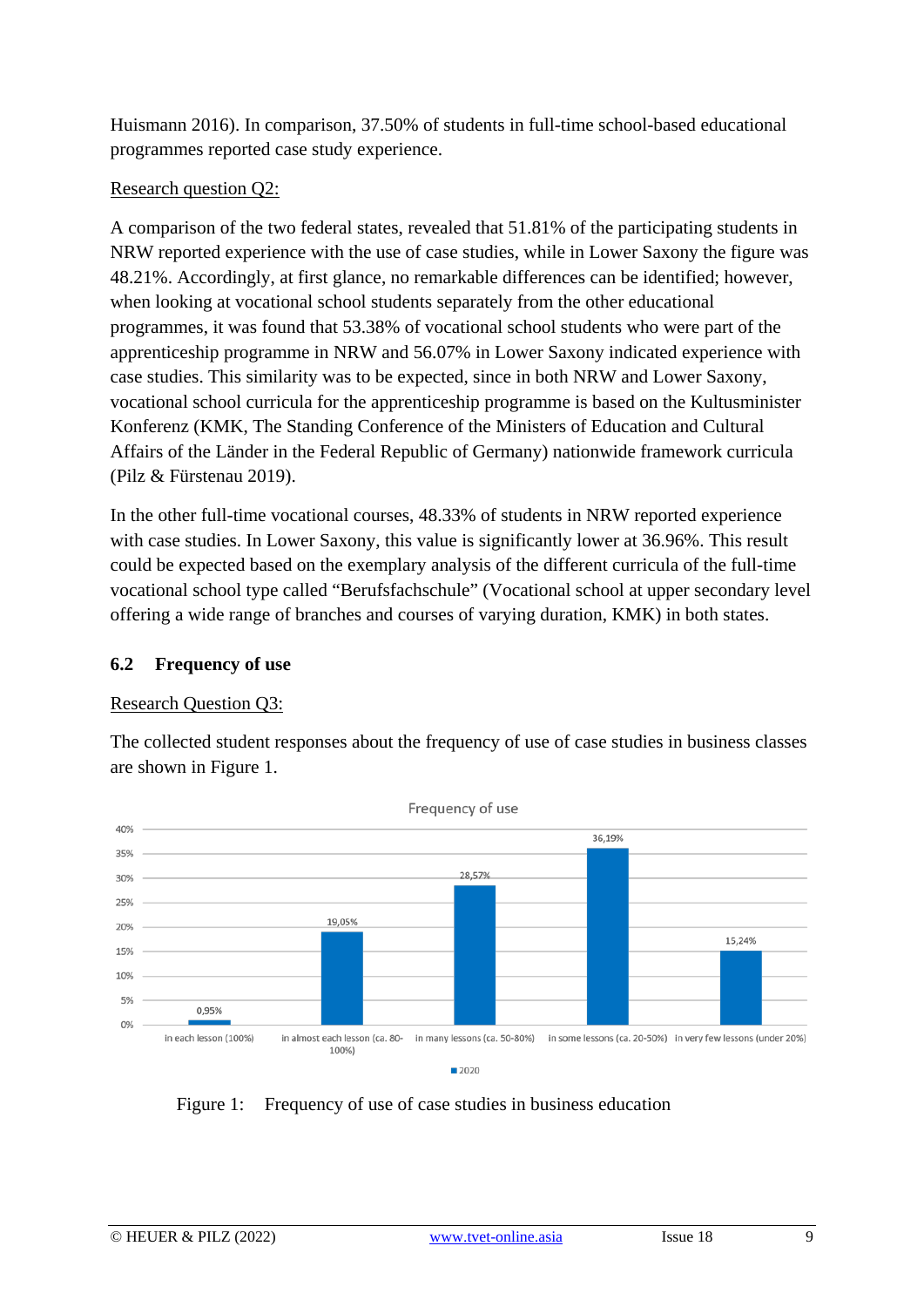The data series is right skewed. This means that characteristic values with low or medium frequencies of use are relatively frequent. Most respondents selected that case studies are used only in some lessons of business and administration teaching. Since the case study teaching-learning method requires an intensive preparation on the part of the teachers, the result is nevertheless to be regarded as positive, since use in some lessons is thus high at approximately 20-50%. Due to the significant scattering of the data, an exact answer to the research question F 2.1 is not possible.

#### **6.3 Achievement of the intended goals**

#### Research Question Q 4:

The items collected were assigned to the four sub-competencies of action competence: professional, social, personal and methodological competence. The items of each subcompetency were aggregated in order to compare student perceptions of achievement of the different sub-competencies.

#### *6.3.1 Professional competence*

The items on conceptual knowledge acquisition and knowledge application were aggregated to form a Likert scale for assessing subject matter competence. When aggregating the two items, a medium agreement of the students on the achievement of the didactic goals related to subject competence can be observed  $(M=2.89; SD=0.55)$ . Comparing the individual items, it can be seen that agreement tends to be higher for the item on knowledge application  $(M=3.06; SD=0.69)$  than for the item on the development of conceptual knowledge  $(M=2.73;$ SD=0.68). The student perception that case studies are better suited for learning how to apply knowledge than for elaborating conceptual knowledge, confirms the results of the teacher survey by Arndt and Pilz (2020). According to this, teachers see case studies as having an advantage over traditional lessons in terms of both knowledge acquisition and knowledge application, with knowledge application also tending to be rated higher by teachers than knowledge acquisition (ibid., 52)

#### *6.3.2 Social competence*

The items on communication and conflict skills were aggregated to measure student perceptions of the achievement of didactic goals related to social competence.

When the two individual items were aggregated, the lowest level of agreement was measured, compared to the other sub-competencies  $(M=2.79; SD=0.67)$ . The values reflect lower agreement of goal achievement in the area of social skills. Comparing the two items reveals stronger agreement in improving communication skills (M=2.93; SD=0.75), compared to conflict skills (M=2.65; SD=0.82), in the use of case studies.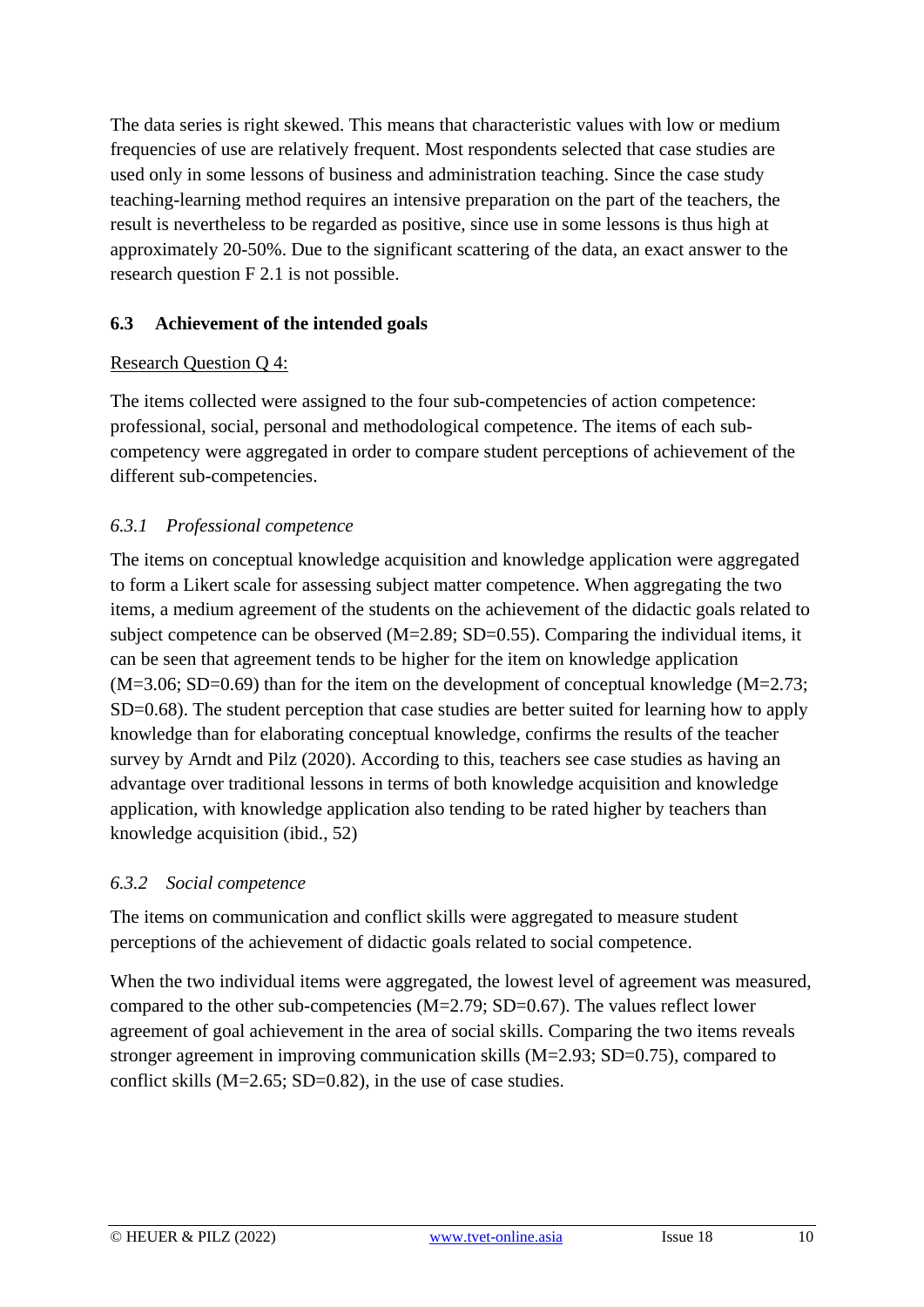#### *6.3.3 Self-competence*

The achievement of the didactic goals for self-competence, was measured differently to the other sub-competencies with only one item, which also explains the higher standard deviation, since the collected data were not averaged individually for each participant.

The item on the improvement of independence reflects the highest mean value, in comparison to the other items of this question matrix. Thus, from the students' point of view, the didactic goal of promoting independence is best achieved through the use of case studies (M=3.07; SD=0.80). This could be an indication that students appreciate the freedom granted when working on case studies. According to this, students would learn to take responsibility for their own learning process and to plan it independently (Pilz & Zenner 2018).

### *6.3.4 Methodological competencies*

The items for measuring the didactic goals of improving problem-solving ability, promoting creativity and networked thinking, were assigned to methodological competence.

In the aggregation, a medium level of agreement of the students to the achievement of the didactic goals in the area of methodological competence can be determined (M=2.91; SD=0.58). When comparing the individual items, it is noticeable that the promotion of networked thinking (M=3.00; SD=0.78) and the improvement of problem-solving ability  $(M=2.95; SD=0.74)$ , are rated higher than the promotion of creativity  $(M=2.79; SD=0.80)$ .

The students' clear agreement with the item "improvement of problem-solving ability," confirms the results of the teacher surveys by Pätzold et al. (2003, 160) and Arndt and Pilz (2020, 51). This result was to be expected, since case studies, by definition, describe problematic situations for which students search for, discuss, and select possible solutions in group or individual work (Herreid 2011, 31).

The students' perception that the case study teaching-learning method is suitable for improving networked thinking ability, confirms the results of an experimental study by Pilz (2001). In this study, there was found to be a positive correlation between the processing of case studies and networked thinking ability (Pilz 2001, 197).

#### *6.3.5 Other didactic goals*

The two items on the suitability of case studies for student motivation and practical schoolbased training, were evaluated separately.

The item on the suitability of case studies for student motivation was rated lowest by the students  $(M=2.55; SD=0.90)$ . The mean value is close to the middle of the scale used. according to which the participating students neither agree nor disagree with the statement "Case studies are particularly well suited to motivate." The comparatively high standard deviation also reflects less agreement about this statement than about the other items surveyed. It is also noticeable that the answer option "does not apply" was selected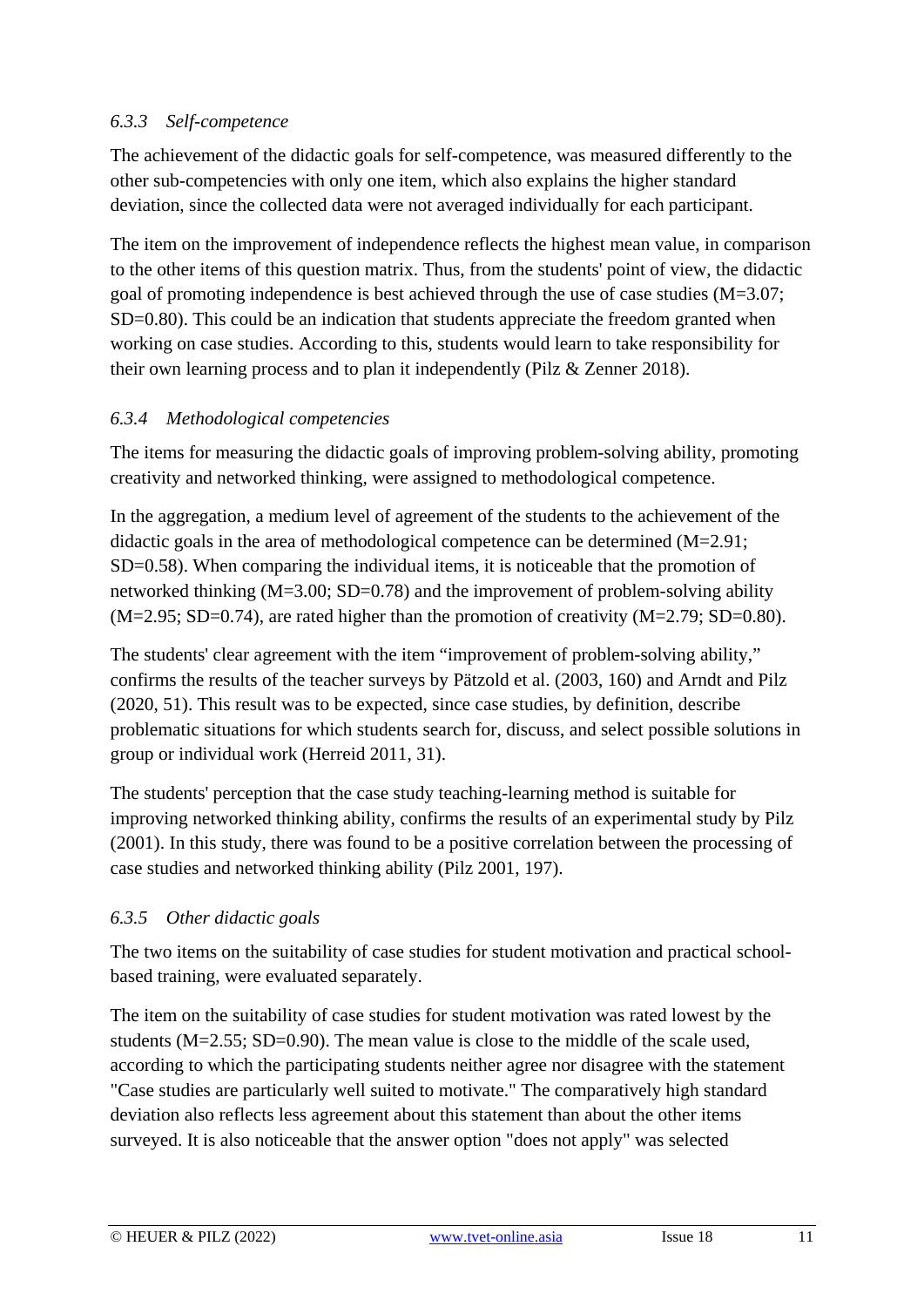significantly more frequently for this item than for the other items. Nearly 18% of the students surveyed do not find that case studies motivate them. The item on the perception of the case study method as a chance to get a practically orientated vocational school education, was rated higher by the students (M=2.80; SD=0.89). However, the standard deviation for this item is also comparatively high, indicating that there is also a greater difference of opinion among the respondents for this item.

When evaluating the individual didactic objectives, it is noticeable that all objectives received more positive evaluations ("always applies" or "often applies") than negative evaluations ("rarely applies" or "does not apply"). This result suggests that the majority of the students find the case study suitable for realising the associated didactic objectives.

#### **6.4 Situational Interest**

#### Research question Q 5:

The items surveying the present and future importance of the topics covered in case studies, were combined in the indicator 'subjective importance'.

When the two items were aggregated, no significant agreement value was recorded (M=2.55; SD=0.68). Examination of the individual items also reveals no major differences in the ratings of present  $(M=2.52; SD=0.88)$  and future  $(M=2.59; SD=0.87)$  importance of the topics covered. The result is surprising in that, according to the definition of the case study teaching-learning method, students should develop solutions to problems based on actual, practical, and problematic cases (Pilz & Zenner 2018, 326). This should create a connection to current or later professional situations in order to enable the transfer of what has been learned (Kopf et al. 2010, 4).

To measure the indicator "method interest," several items were aggregated (cf. Figure 2).



Figure 2: Results collected on method interest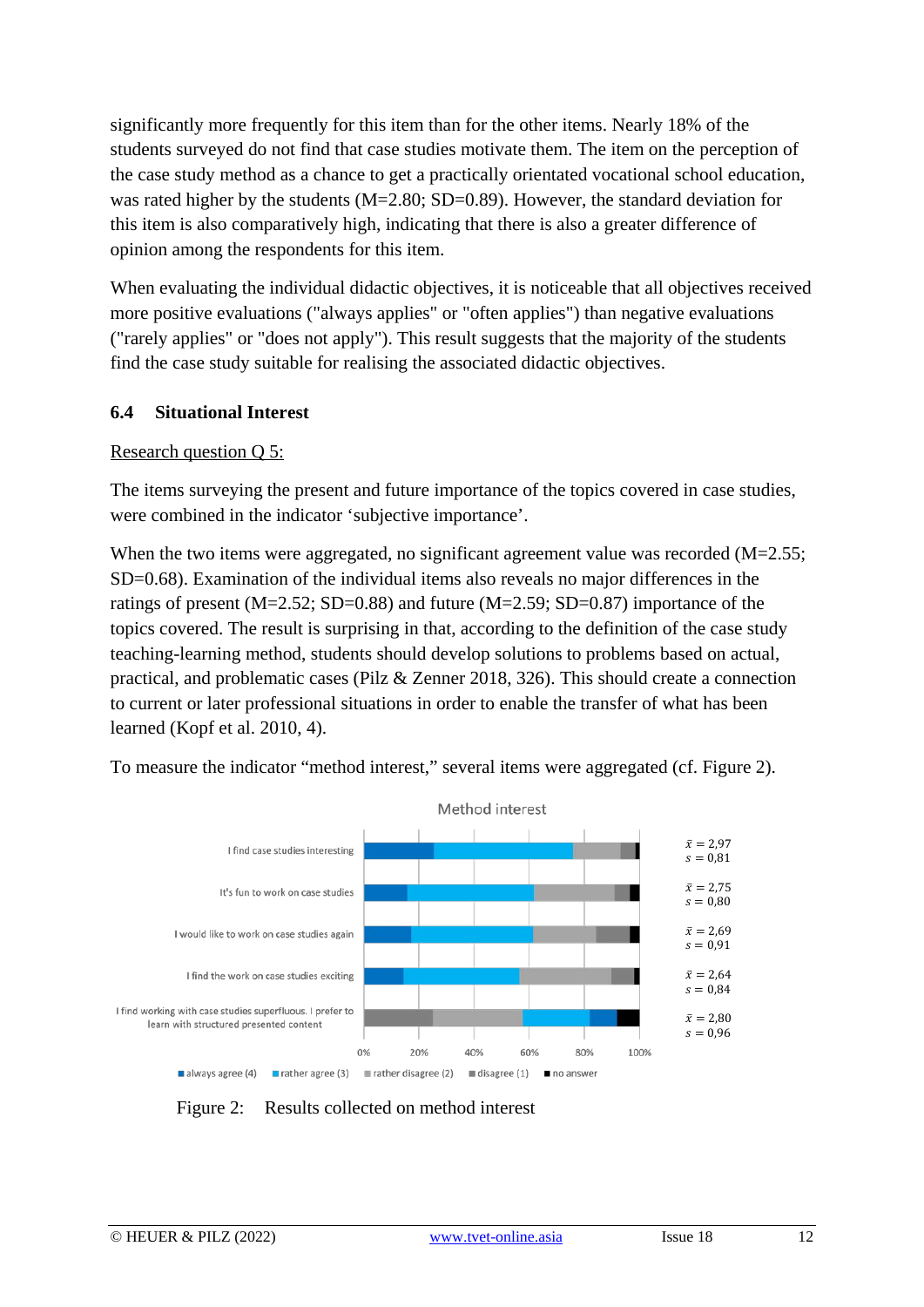The scale measures task interest and was reformulated for this questionnaire to measure interest in the case study teaching-learning method in general. In addition, the last item was formulated independently, to investigate whether working with case studies is useful from the students' point of view, or whether traditional teaching-learning methods should be used. When the five items on method interest were aggregated, a medium level of agreement was obtained (M=2.77; SD=0.71). This is an indication that the use of the case study teachinglearning method arouses situational interest among the students surveyed. This indication is reinforced by the high mean value of 2.97 for the item "I find case studies interesting."

The correlation analysis performed was able to show that the two variables "subjective meaningfulness" and "method interest" correlate significantly, with medium effect-size  $(r=.523; p<.001)$ . The two variables thus represent a common construct. This construct is referred to as "case study situational interest" in this study.

To test the research questions, the construct "case study-related situational interest" was examined for significant correlations with the item on motivation. The calculation of the correlation was able to empirically demonstrate a significant mean correlation between the construct "case study-related situational interest" and students' perceived motivation (r=.537; p<.001)). This shows how closely case study situational interest and motivation are linked, and that agreement regarding the situational interest items lead to agreement of the motivation variable and vice versa. This correlation does not necessarily indicate a causal relationship, as no statement can be made about which variable is cause and which is effect. Nevertheless, there is a medium-sized positive correlation of the two variables, which means that the research question that was postulated can be confirmed.

#### Research question Q 6:

To answer the final research question, student perceptions of selected design criteria of case studies were measured first. When looking at the individual items, the statement "I liked working in groups" stands out, as a high arithmetic mean of 2.95 could be determined here. This is an indication that teachers should combine the case study processing with group work phases, because the students appreciate the joint processing. The other two items on processing time and number of materials have means close to the midpoint of the scale used. That is, the statements "There are too many materials/texts in the case studies" and "It takes too long to process case studies" have neither clear agreement nor disagreement.

A correlation analysis was used to determine which design criteria are related to the situational interest of participating students. For this purpose, the individual design criteria were examined for significant correlations with the construct of case study-related situational interest. On the level of the individual selected design criteria, the expected correlations could be confirmed for the criterion of "processing time"  $(r=.432; p<.001)$  and the number of materials and texts (r=.254; p<.05). "Working in groups" and "case study situational interest," do not correlate significantly. However, the significant positive correlations between the design criteria "processing time" and "number of materials and texts" and the construct of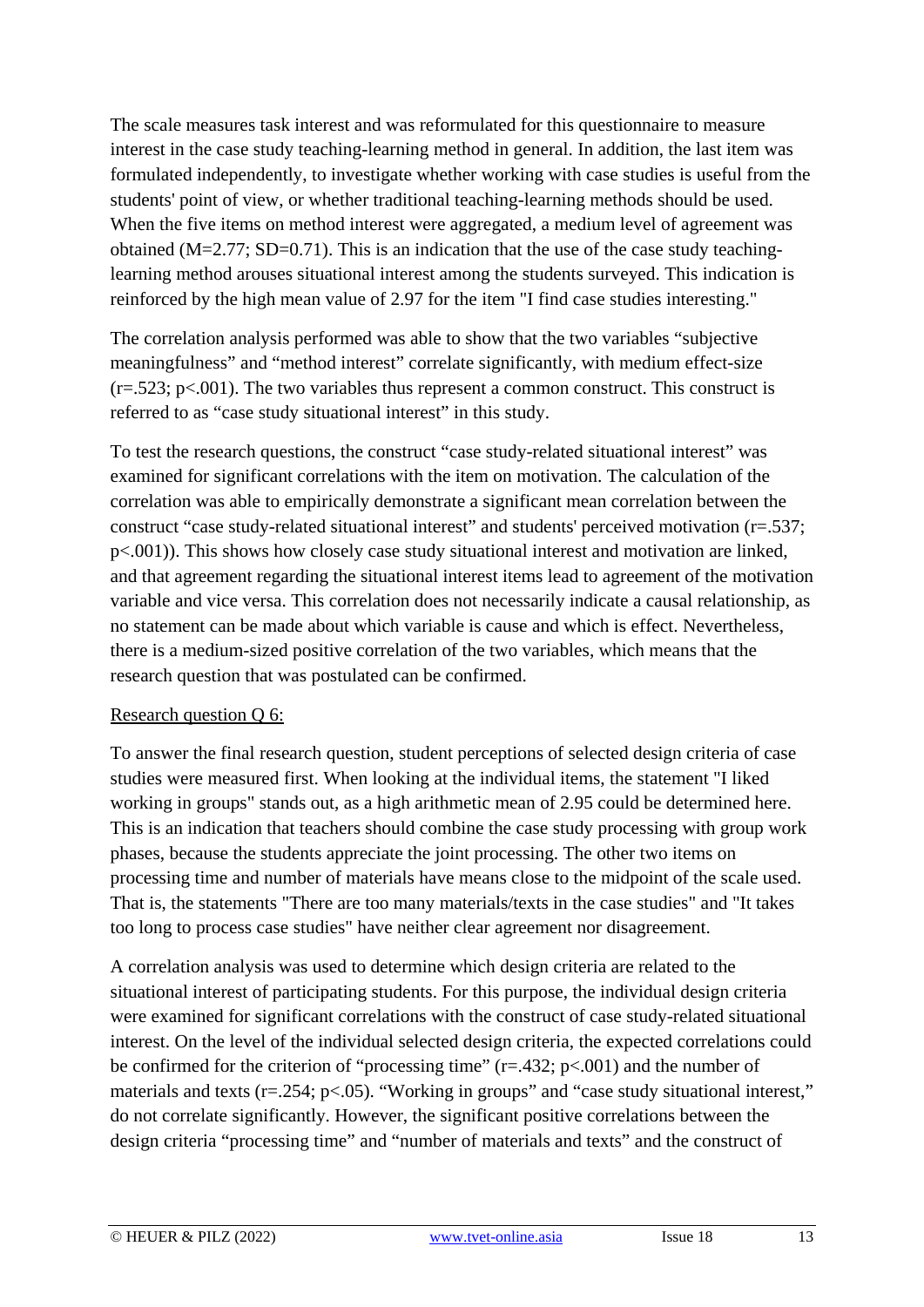"case study-related situational interest" can be understood as an indication of a positive correlation between a positive evaluation of the design criterion and a higher case studyrelated situational interest.

A specific statement about the relationship between design criteria and case study situational interest, cannot be made at this point, because a later analysis indicates a low reliability of the scale. Thus, to answer the research question more precisely, further investigations with other design criteria would be an interesting continuation of this study.

### **7 Discussion**

The data obtained show, that students who have experience in learning with case studies, generally assess them positively. In particular, the learning of self-competence and specialist knowledge are positively emphasised, and the arousal of interest is also clear. Surprising is the finding that the students only recognise the future significance of case studies to a limited extent. Thus, the practical relevance of case studies in the context of work-orientated learning, as postulated above, was not explicitly mentioned by the students. However, it should be borne in mind that students in full-time vocational school courses in particular, generally do not yet have any work experience, and that it may therefore not yet be possible to make a realistic assessment of the practical relevance. Other European studies also show that full-time commercial students in particular, rate the practical relevance of teachinglearning instruments related to workplace situations very positively (Edeling & Pilz 2016).

However, our findings highlight another feature: only about half of the students surveyed are familiar with case studies, and of these, a number have only been able to gain experience very sporadically. In addition, there is the finding that case studies were more likely to be encountered by students in part-time classes rather than in full-time vocational school classes. Consequently, case studies are more likely to be used with apprenticeship-students who are already familiar with professional practice, rather than with students for whom case studies might particularly enhance work-related learning through their practical relevance.

In our opinion, these unexpected findings require a deeper interpretation as well as some recommendations. To this end, the analysis should be conducted by means of the dimensions central to school-based implementation research: a) curricular framework, b) necessary resources, and c) the role of teachers and students as actors.

#### a) Curricular framework

Curricular specifications represent a central condition for the use of case studies, although various studies document the difference between the written curriculum and the enacted curriculum (Chen et al. 2021; Pilz et al. 2014; Zenner et al. 2017). The curricula in the school-based part of the dual apprenticeship system, which are largely standardised in Germany, are also particularly close to work-orientated learning in the commercial occupations, due to their orientation to real business processes. In this context, the structuring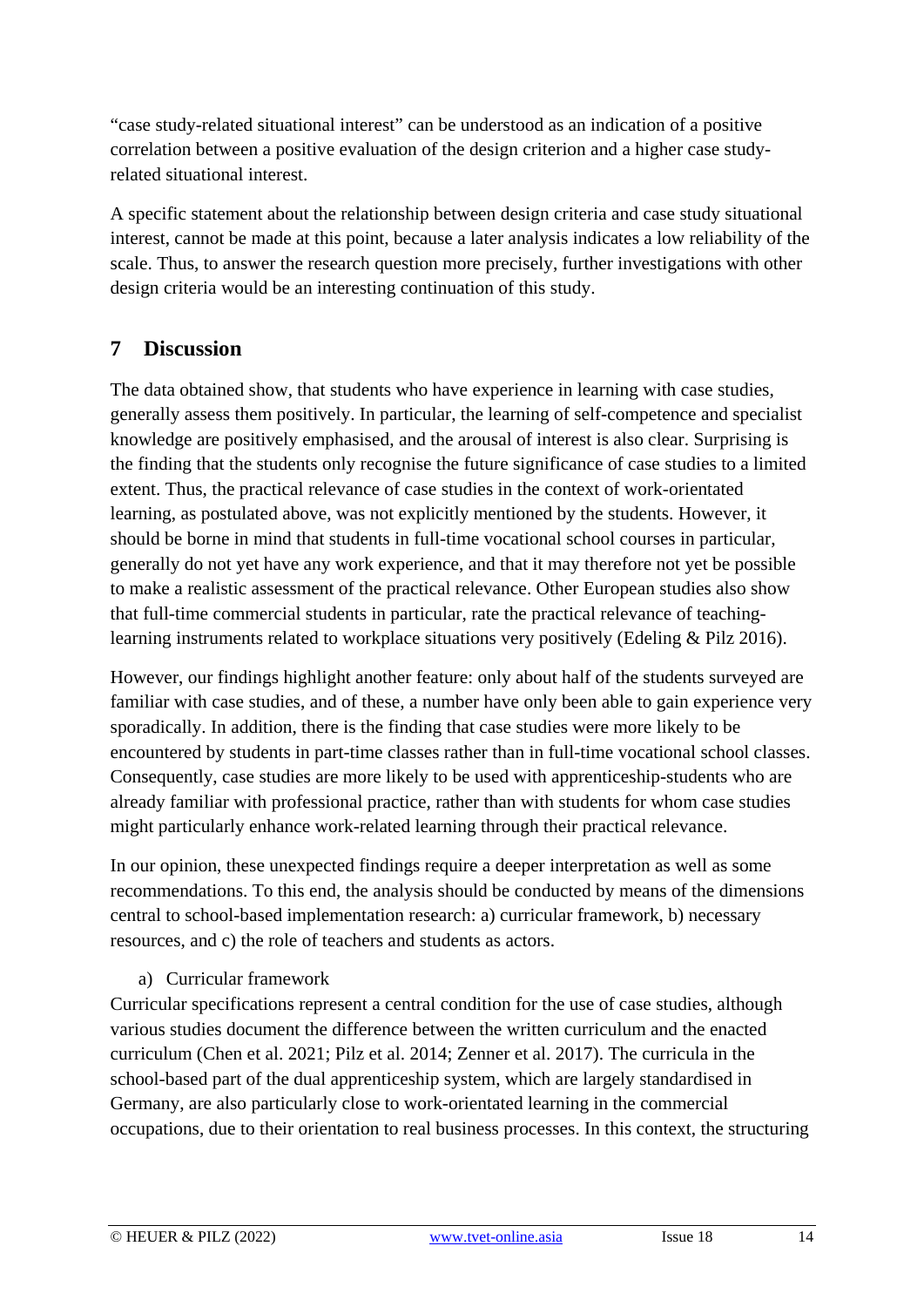not via subjects but via so-called "learning fields," that map an entire business process from practice, is particularly favourable for the use of case studies (Pilz & Fürstenau 2019).

In the training courses of full-time vocational schools, the curricula are regulated differently at the level of the federal states. As already indicated above, the curricula in the federal state of NRW are somewhat more practice-orientated in contrast to Lower Saxony, which is due in particular to the learning field structure also introduced there. Despite these partial differences, the use of case studies is possible in both federal states with regard to the curricular specifications. This possibility is also underlined by the fact that case studies, in contrast to other complex teaching-learning instruments facing work-related situations, such as learning offices, only take up a few school hours and can therefore be integrated relatively easily into curricular and didactic planning.

#### b) Required resources

If the curricular requirements specifically allow for the use of case studies, the relatively weak dissemination of case studies measured in our study could be due to the lack of resources. The resource of teaching time has already been excluded as a limitation, consequently the focus is on the necessity for rooms and media. Again, in contrast to, for example, business games or training firms, the case study is a teaching-learning instrument with low demand. The students of a class can usually do the group work in the classroom. The cases themselves, as well as the presentation of the case study solution results, are presented via the media that are also common in traditional teaching, such as handouts, data projectors, and so forth.

A possible limitation of the use of case studies, is the lack of case studies designed for the commercial sector. While there is a wide range of case studies in the University sector (cf. e.g. Harvard Business Case Center or The Case Center), such offers are not available to the same extent in the vocational school context, apart from a few exceptions (cf. e.g. Pilz 2003). The conception of didactically demanding case studies by the teachers themselves, however, requires not only the corresponding know-how, but also a large amount of work, and thus time. The findings presented above also show the importance, from the students' point of view, of high-quality, modelled case studies. However, it can be assumed that individual teachers, and even entire teaching staffs, shy away from this investment of working time. Consequently, greater development work, for example, by scientific institutions, author collectives of textbook publishers, or also the teacher training institutions, is recommended here.

#### c) The role of teachers and students as actors

The special role of teachers has already been briefly discussed above, in the context of the enacted curriculum. If a somewhat deeper analysis is carried out here, it can be assumed that teachers use case studies when they are already familiar with this teaching-learning method and are convinced of its learning effectiveness. However, the study by Arndt and Pilz (2020) has determined, for German vocational school education, that a significant number of teachers are not sufficiently informed about this teaching approach. Consequently, in the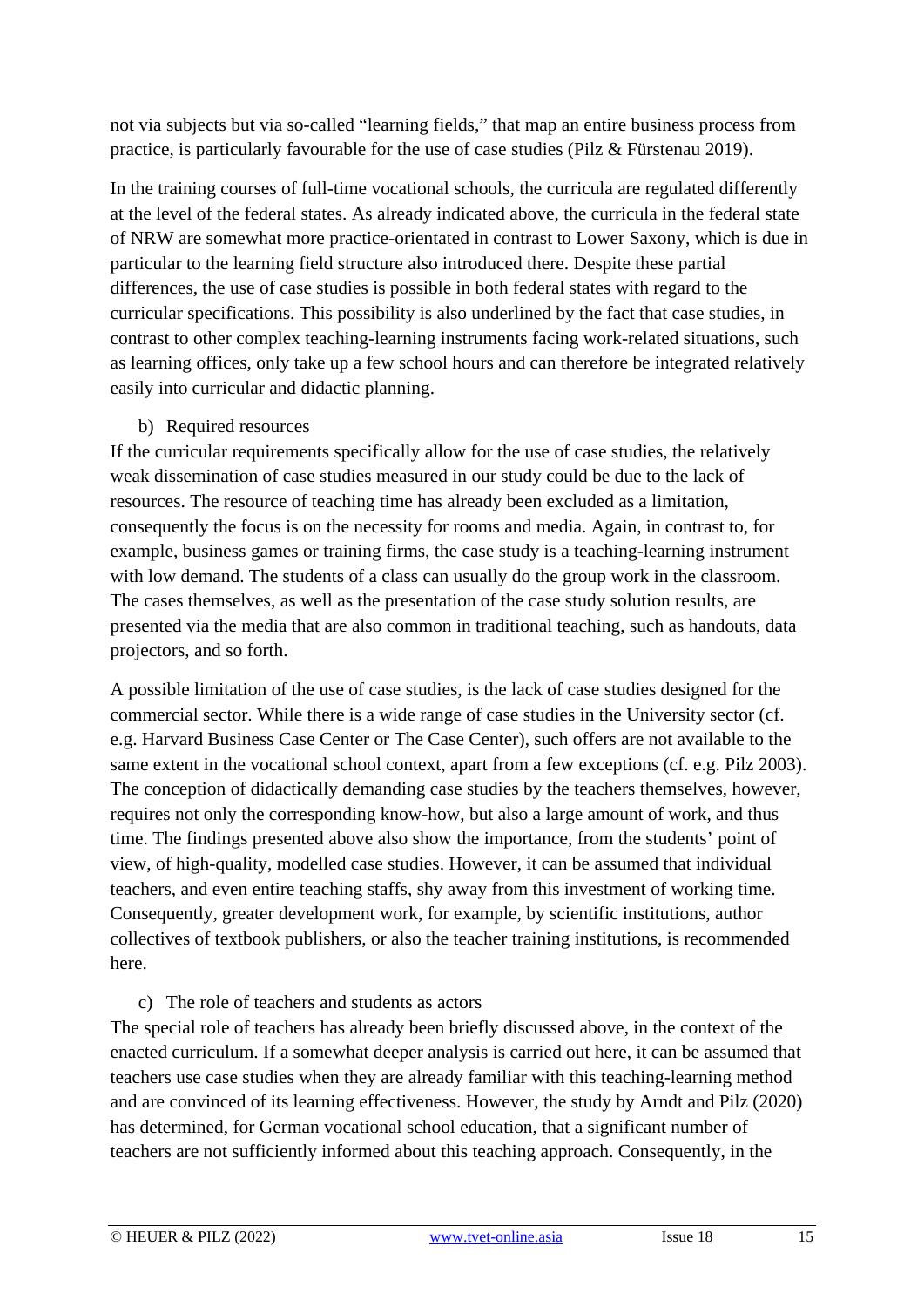future it will be necessary to provide comprehensive information about case studies in university teacher training, as well as in the subsequent teacher traineeship, to enable future teachers to use them in commercial teaching. To this end, we have, for example, actively involved students of business education in the didactic design of case studies within the framework of research-based learning (Tögel et al. 2021).

Ultimately, the focus should be on the learning of individual students. Our data suggest that some of the students themselves are not convinced of the use of case studies or even reject them. Although our findings also show that a small number of students, for example, do indicate experience with case studies and emphasise the teaching of competencies such as specialised knowledge through case studies, for many other students the lack of familiarity with case studies and the associated learning processes, can be cited. On the one hand, this is because case studies are also only available to a limited extent for the general and prevocational education school sector, at least in the German case (Pilz 2013). This situation consequently makes it difficult for students to become successively acquainted with this teaching-learning instrument and can lead to excessive demands in dealing with complex problems, especially for students with learning difficulties. On the other hand, the experience of the students so far, could indicate a lack of quality in the case studies used. Should this be the case, then the development and provision of didactically high-quality case studies, as well as appropriate training of the teaching staff, should be advocated.

Finally, a fact concerning both teachers and students must be pointed out. Not only in the German context, but also internationally, there are findings documenting the adherence to traditional teaching models, in the sense of teacher centred learning, in commercial training (Guo & Pilz 2020; Pilz & Gronowski 2020). One reason for this, which, among others, is regularly seen, is the fact that examinations are less designed to deal with practical problems and are more orientated toward subject-specific content and structures. Consequently, both teachers and students act rationally when they prefer a traditional lesson design with a strong focus on subject knowledge, in order to comply as well as possible with the "hidden curriculum" of the exams. Although a number of reforms in German commercial training in the past, have contributed to a stronger practical orientation of the examinations, there is also still a lot of room for innovation here, in order to secure work-orientated learning via the examination requirements.

## **8 Outlook**

This study is subject to some limitations. Due to the retrospective investigation of student perceptions, the validity of the conducted measurement is negatively influenced by forgetting and error inference (Blome & Augustin 2015). This is exemplified by the Cronbach Alpha values for method competence, method interest, and design criteria, which were determined via the statistical evaluation programme JASP. For the variable methodological competence, an approximately "good" Cronbach's alpha of 0.616 could be calculated. According to this, the internal consistency of the items used to operationalise the latent variable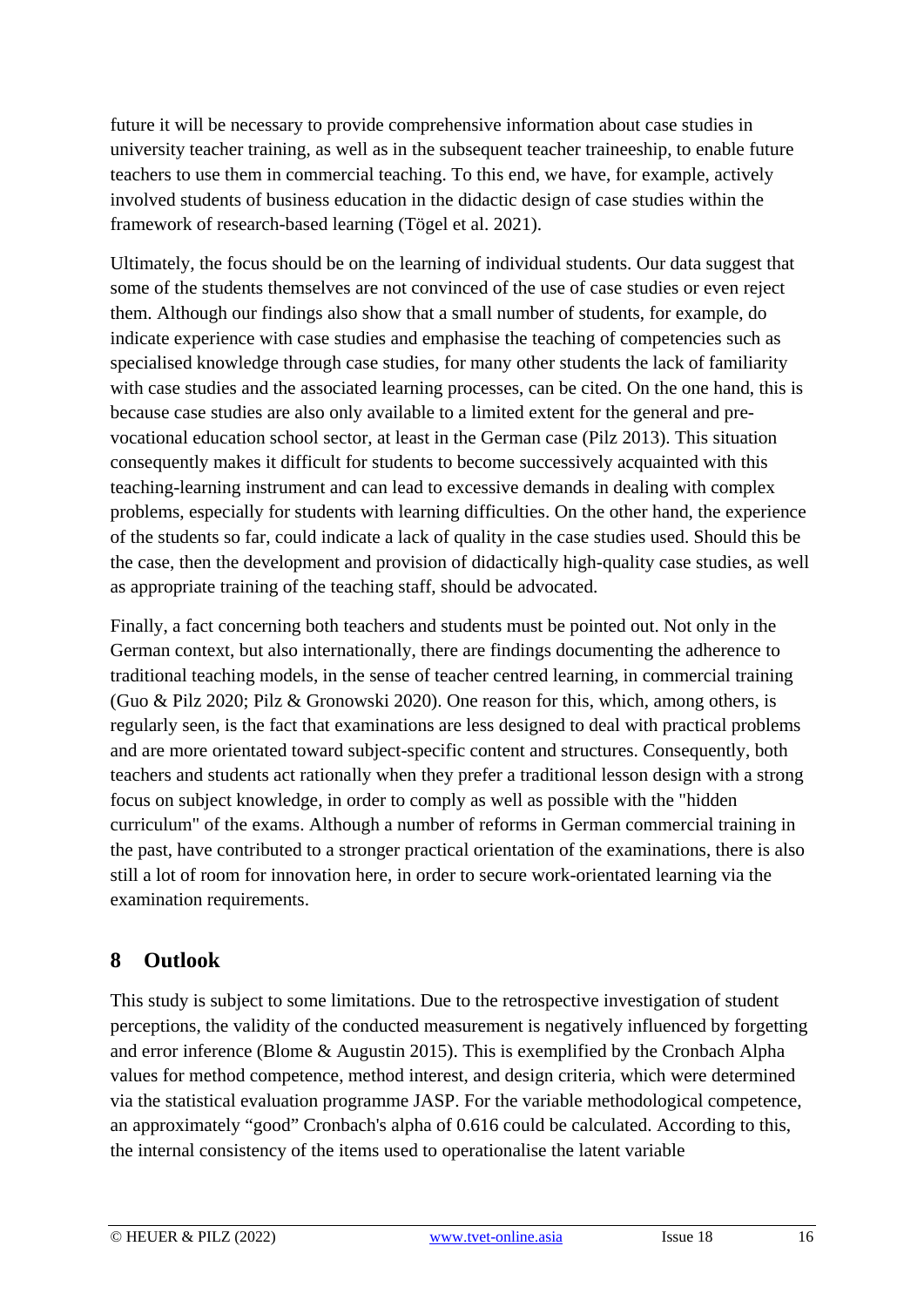"methodological competence," is not yet optimal. If the questionnaire is used again, the operationalisation of methodological competence should be revised, for example, by adding another item to measure the transfer ability of the students. A good Cronbach Alpha value of 0.880 could be determined for the variable "method interest." Using the statistics programme JASP, it was also possible to determine that the Cronbach's alpha would increase to 0.905 if the self-constructed item "I find working with case studies superfluous. I prefer to learn with structured presented content" was omitted. This could be an indication that this item was understood differently by the different students surveyed (Leiner 2006, 2). If the questionnaire is used again, deletion of this item should be considered.

For the construct "design criteria" a Cronbach's alpha of 0.176 could be calculated. This value shows that the characteristic "design criteria" could not be measured stably with the selected items. This can be explained by the fact that the three selected criteria could not achieve sufficient content representation. For this reason, no statement could be made about the relationship between design criteria and case study-related situational interest when presenting the results.

In addition to these adaptations of the test items, a modified test design with an experimental, comparative survey would also be an interesting extension of the study. Here, one class experiences a teaching-learning process with the use of case studies, and a control group without the use of case studies.

Despite these limitations, the findings indicate that only a little over half of the students surveyed were aware of the use of case studies, but the students with experience of case studies perceived them very positively. This result should encourage teachers in the businessadministrative field at vocational schools, to use action-orientated teaching-learning methods such as case studies in order to further increase work-orientated learning.

## **References**

Adler, R. W., Whiting, R. H., & Wynn-Williams, K. (2004). Student-led and teacher-led case presentations: Empirical evidence about learning styles in an accounting course. In: Accounting Education, 13, 2, 213-229.

Arndt, P. J. & Pilz, M. (2020). Die Bedeutung von Fallstudien im Unterricht aus Sicht von Lehrkräften. In: Kölner Zeitschrift für Wirtschaft und Pädagogik, 68, 1, 35-67.

Barchard, K. A. & Williams, J. (2008). Practical advice for conducting ethical online experiments and questionnaires for United States psychologists. In: Behavior Research Methods, 40, 4, 1111-1128.

Blome, C. & Augustin, M. (2015). Measuring Change in Quality of Life: Bias in Prospective and Retrospective Evaluation. In: Value in Health, 18, 110-115.

Chen, P., Goncharova, A., Pilz, M., Frommberger, D., Li, J., Romanova, O., & Lin, Y. (2021). International Curriculum Comparison in Vocational Education and Training: A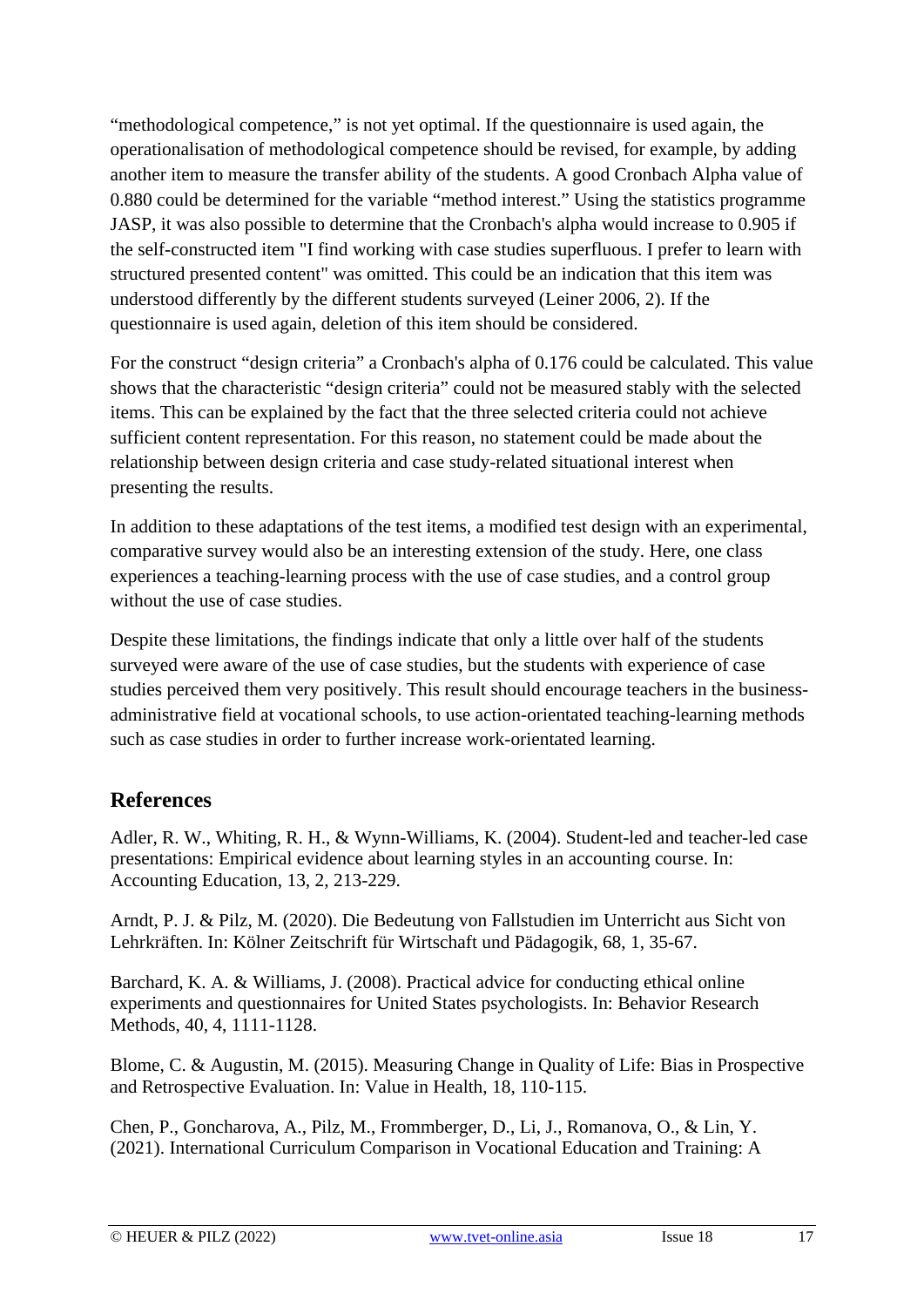Collaborative Development of an Analysis Instrument. In: International Journal for Research in Vocational Education and Training, 8, 4, 16-43.

Deci, E. L. & Ryan, R. M. (1987). Intrinsic Motivation and Self-Determination in Human Behavior. New York and London: Plenum Press.

Dorta-Afonso, D. (2019). Teaching organizational behavior in the bachelor of tourism through the case study method. In: Journal of Hospitality, Leisure, Sport and Tourism Education, 25, 100204.

Edeling, S. & Pilz, M. (2016). Teaching self- and social competencies in the retail sector: findings from vocational schools in Germany, Italy and Poland. In: Education and Training, 58, 9, 1041-1059.

Ferdinand, H. (2014). Entwicklung von Fachinteresse: Längsschnittstudie zu Interessenverläufen und Determinanten positiver Entwicklung in der Schule. In: Rost, D. H. (ed.): Pädagogische Psychologie und Entwicklungspsychologie (Band 89). Münster: Waxmann.

Fürstenau, B., Pilz, M., & Gonon, P. (2014). The Dual System of Vocational Education and Training in Germany – What Can Be Learnt About Education for (Other) Professions. In: Billett, S., Harteis, C., & Gruber, H. (eds.): International Handbook of Research in Professional and Practice-based Learning. Dordrecht et al.: Springer, 427-460.

Guo, H. & Pilz, M. (2020). A comparative study of teaching and learning in German and Chinese vocational education and training schools: A classroom observation study. In: Research in Comparative and International Education, 15, 4, 391-413.

He, W. (2015). Developing Problem-Solving Skills With Case Study In A Conceptual Management Course. In: Journal of Business Case Studies, 11, 2, 57-70.

Herreid, C. F. (2011). Case study teaching. In: New Directions for Teaching and Learning, 2011, 128, 31-40.

Hidi, S. & Renninger, K. A. (2006). The Four-Phase Model of Interest Development. In: Educational Psychologist, 41, 2, 111-127.

Hippach-Schneider, U. & Huismann, A. (2016). Vocational education and training in Europe – Germany. Cedefop ReferNet VET in Europe reports. Online: http://libserver.cedefop.europa.eu/vetelib/2016/2016 CR\_DE.pdf (retrieved 12.11.2021).

Huckvale, M. U. & Van Riper, I. (2019). Using Case Studies in the Higher Education Classroom: Case Studies in Higher Education – What's the Big Idea. In: Baron, A. & McNeal, K. (eds.): Case Study Methodology in Higher Education. Hershey, PA: IGI Global, 47-59.

Kaiser, F.-J. (1983). Grundlagen der Fallstudiendidaktik –Historische Entwicklung-Theoretische Grundlagen-Unterrichtliche Praxis. In: Kaiser, F.-J. (ed.): Die Fallstudie – Theorie und Praxis der Fallstudiendidaktik. Bad Heilbrunn: Klinkhardt, 9-34.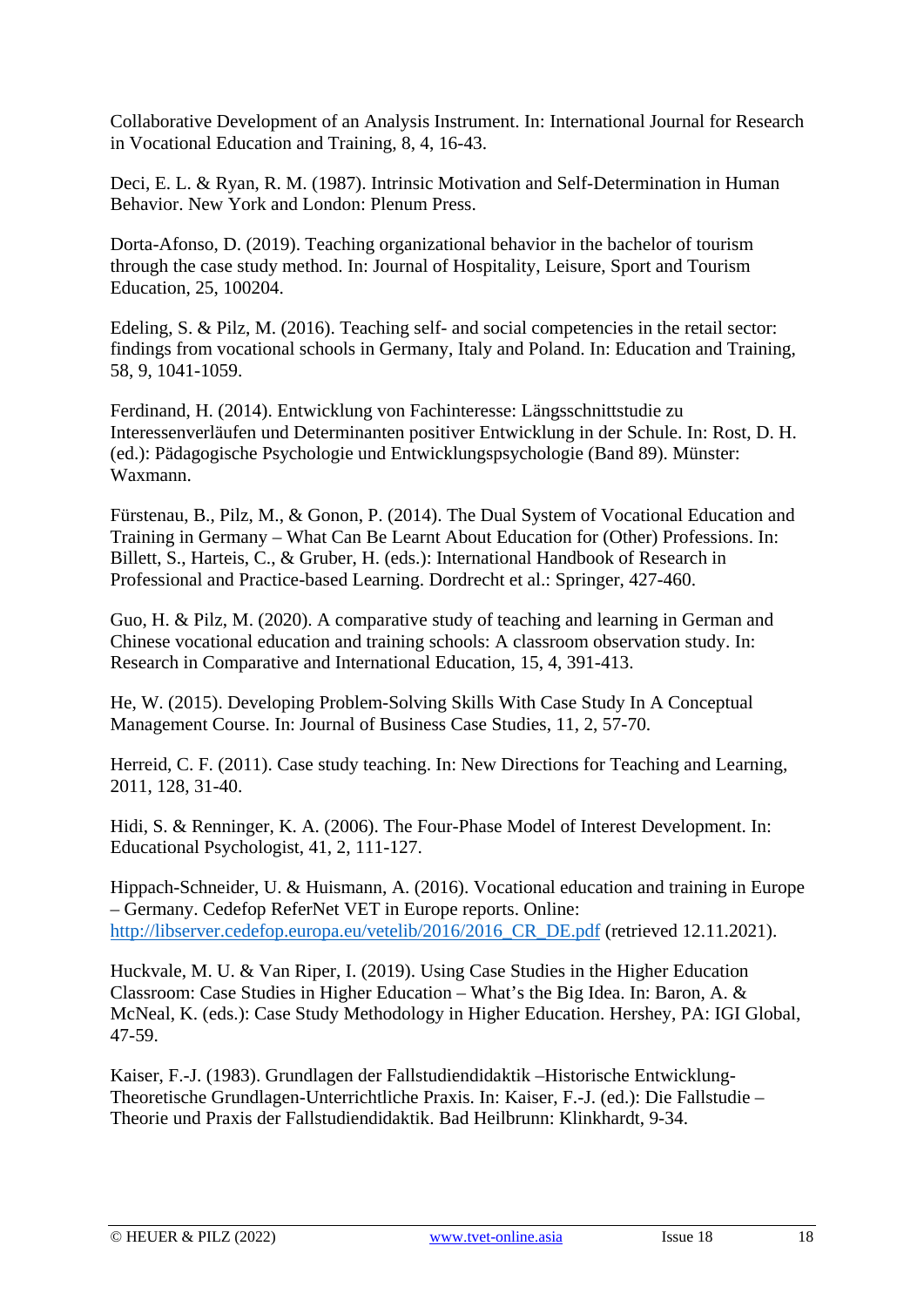Kopf, M., Leipold, J., & Seidl, T. (2010). Kompetenzen in Lehrveranstaltungen und Prüfungen: Handreichung für Lehrende. In: Zentrum für Qualitätssicherung und -entwicklung (ed.): Mainzer Beiträge zur Hochschulentwicklung (Band 16). Mainz: Johannes-Gutenberg-Universität. Online:

<https://www.zq.uni-mainz.de/files/2018/04/Band16.pdf> (retrieved 06.01.2021).

Lefever, S., Dal, M., & Matthíasdóttir, Á. (2007). Online data collection in academic research: Advantages and limitations. In: British Journal of Educational Technology, 38, 4, 574-582.

Leiner, D. J. (2006). Cronbachs Alpha sinnvoll einsetzen. Online: <https://www.dominik-leiner.de/alpha.pdf> (retrieved 24.03.2021).

Lower Saxony Ministry of Education. [Niedersächsisches Kultusministerium]. (ed.). (2010). Rahmenrichtlinien für den berufsbezogenen Lernbereich in der Klasse 2 der zweijährigen Berufsfachschule Wirtschaft. Online: <http://www.nibis.de/nli1/bbs/archiv/rahmenrichtlinien/2bfsw.doc> (retrieved 24.03.2021).

Marsick, V. J. (2004). Case Study. In Galbraith, M. W. (ed.): Adult learning methods: A guide for effective instruction (3. ed.). Malabar: Krieger Pub. Co, 225-246.

Mauffette-Leenders, L. A., Erskine, J. A., & Leenders, M. R. (2005). Learning with cases (3. ed.). London: Ivey.

Meinhard, D. & Pilz, M. (2016). Betriebswirtschaftliche Fallstudien in der Hochschullehre: Lässt sich besseres Lernen belegen? In: Das Hochschulwesen, 64, 1/2, 62-66.

Ministry for School and Further Education of the State of North Rhine-Westphalia (ed.). (2015). Bildungsplan zur Erprobung für die Bildungsgänge der Berufsfachschule, die zu beruflichen Kenntnissen, Fähigkeiten und Fertigkeiten und Abschlüssen der Sekundarstufe 1 führen. In: Wirtschaft und Verwaltung (Heft 43001). Online: [https://www.berufsbildung.nrw.de/cms/upload/\\_lehrplaene/b/wirtschaft\\_verwaltung/bfs\\_B\\_w](https://www.berufsbildung.nrw.de/cms/upload/_lehrplaene/b/wirtschaft_verwaltung/bfs_B_wuv_bereichsspez-faecher.pdf) [uv\\_bereichsspez-faecher.pdf](https://www.berufsbildung.nrw.de/cms/upload/_lehrplaene/b/wirtschaft_verwaltung/bfs_B_wuv_bereichsspez-faecher.pdf) (retrieved 24.03.2021).

Pätzold, G., Klusmeyer, J., Wingels, J., & Lang, M. (2003). Lehr-Lern-Methoden in der beruflichen Bildung: Eine empirische Untersuchung in ausgewählten Berufsfeldern (Beiträge zur Berufs- und Wirtschaftspädagogik 18). Oldenburg: Bis, Bibliotheks- und Informationssystem der Universität.

Pilz, M. & Fürstenau, B. (2019). Duality and Learning Fields in Vocational Education and Training: Pedagogy, Curriculum, and Assessment. In: Guile, D. & Unwin, L. (eds.): The Wiley Handbook of Vocational Education and Training. Hoboken: Wiley, 311-327.

Pilz, M. & Gronowski, C. (2020). Eine Oberflächenstrukturanalyse von Unterricht: Status Quo und Konsequenzen für die Lehrkräftebildung. In: Bildung und Beruf, 3, 18-23.

Pilz, M. & Zenner, L. (2018). Using case studies in business education to promote networked thinking: findings of an intervention study. In: Teaching in Higher Education, 23, 3, 325-342.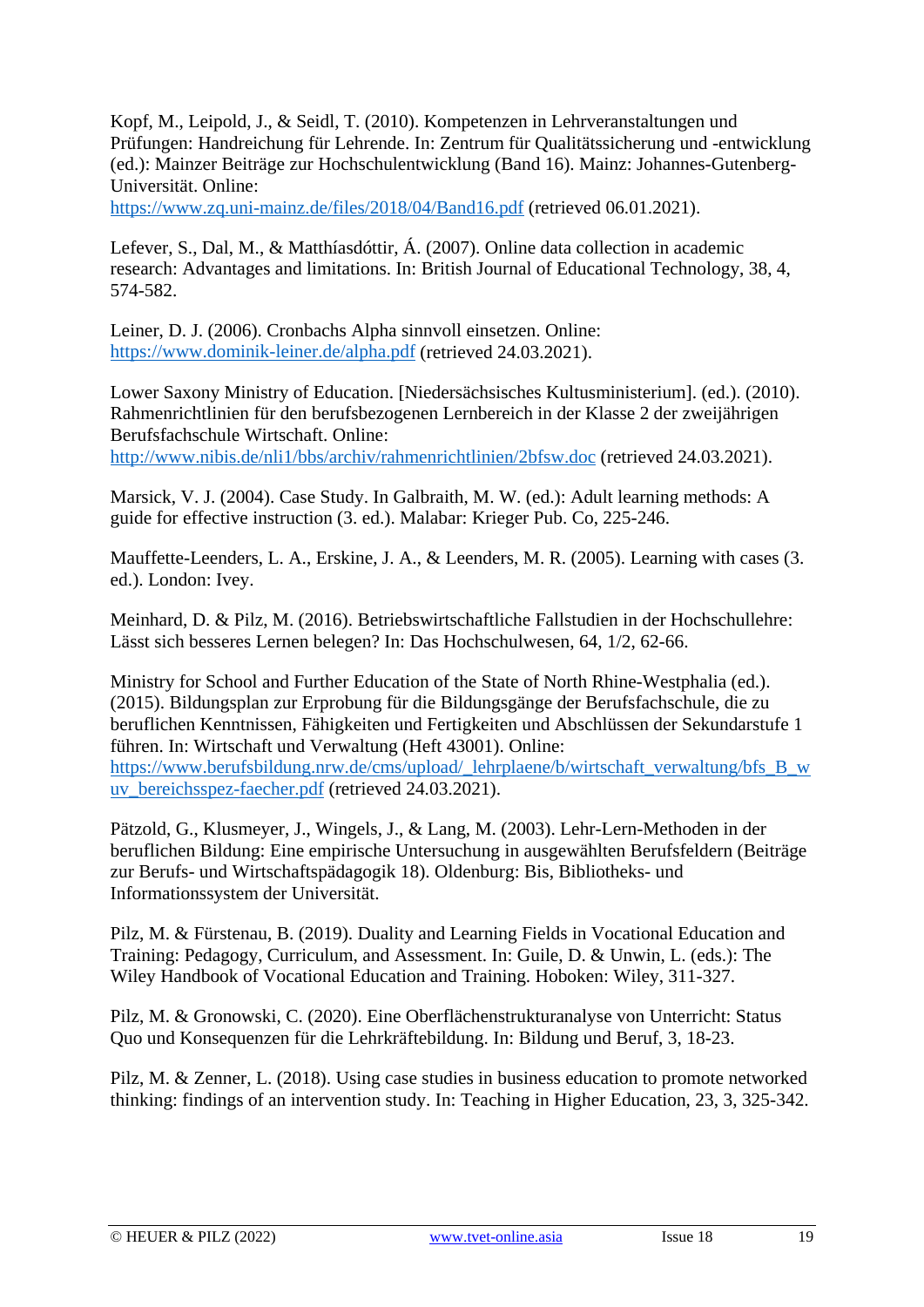Pilz, M. (2001). Der Einsatz von Fallstudien zur Förderung des vernetzten Denkens im Wirtschaftslehreunterricht: Darstellung und Evaluation eines Projekts in der Berufsfachschule. In: Wirtschaft und Erziehung, 6, 193-200.

Pilz, M. (2003). Das Hotel in den Highlands: Eine Ausbildungseinheit zur Förderung des vernetzten Denkens. Altstätten: Tobler.

Pilz, M. (2013). Fallstudienarbeit im Kontext von Entscheidungsfindung und vernetztem Denken: Eine theoretische Einführung. In: Pilz, M. & Krüger, J. (eds.): Vernetztes Denken und Entscheidungsfindung im Ökonomieunterricht: Eine Fallstudiensammlung. Haan-Gruiten: Europa, 5-13.

Pilz, M., Berger, S., & Canning, R. (2014). Pre-Vocational Education in Seven European countries: A Comparison of Curricular Embedding and Implementation in Schools. In: European Journal of Educational Research, 3, 1, 25-41.

Pilz, M., Pierenkemper, S., & Meinhard, D. (2013). Using the Case Method to Support Intercultural Learning in Higher Education: Findings from an Indo-German Project. New Delhi: Concept Publishing Company Ltd.

Reetz, L. (1988). Zum Einsatz didaktischer Fallstudien im Wirtschaftslehreunterricht. In: Unterrichtswissenschaft, 16, 2, 38-55.

Schmidt, S. W. (2010). Case studies and activities in adult education and human resource development: Adult education special topics. Charlotte: Information Age Pub.

Schröder, T. & Dehnbostel, P. (2021). The workplace as a place of learning in times of digital transformation – models of work-related and work-based learning and in-company concepts. In: TVET@Asia,17. Online: [http://tvet-online.asia/issue/17/the-workplace-as-a-place-of](http://tvet-online.asia/issue/17/the-workplace-as-a-place-of-learning-in-times-of-digital-transformation-models-of-work-related-and-work-based-learning-and-in-company-concepts/)[learning-in-times-of-digital-transformation-models-of-work-related-and-work-based](http://tvet-online.asia/issue/17/the-workplace-as-a-place-of-learning-in-times-of-digital-transformation-models-of-work-related-and-work-based-learning-and-in-company-concepts/)[learning-and-in-company-concepts/](http://tvet-online.asia/issue/17/the-workplace-as-a-place-of-learning-in-times-of-digital-transformation-models-of-work-related-and-work-based-learning-and-in-company-concepts/) (retrieved 14.01.2022).

Tauer, J. M. & Harackiewicz, J. M. (1999). Winning isn't Everything: Competition, Achievement Orientation, and Intrinsic Motivation. In: Journal of Experimental Social Psychology, 35, 209-238.

Tögel, J., Faßbender, U., & Pilz, M. (2021). Forschendes Lernen in der Hochschule: Ein Ansatz und dessen Lernauswirkungen im Kontext der Fallstudienarbeit. In: Das Hochschulwesen, 69, 1+2, 47-51.

Zenner, L., Kumar, K., & Pilz, M. (2017). Entrepreneurship Education at Indian Industrial Training Institutes: A Case Study of the Prescribed, Adopted and Enacted Curriculum in and around Bangalore. In: International Journal for Research in Vocational Education and Training, 4, 1, 69-94.